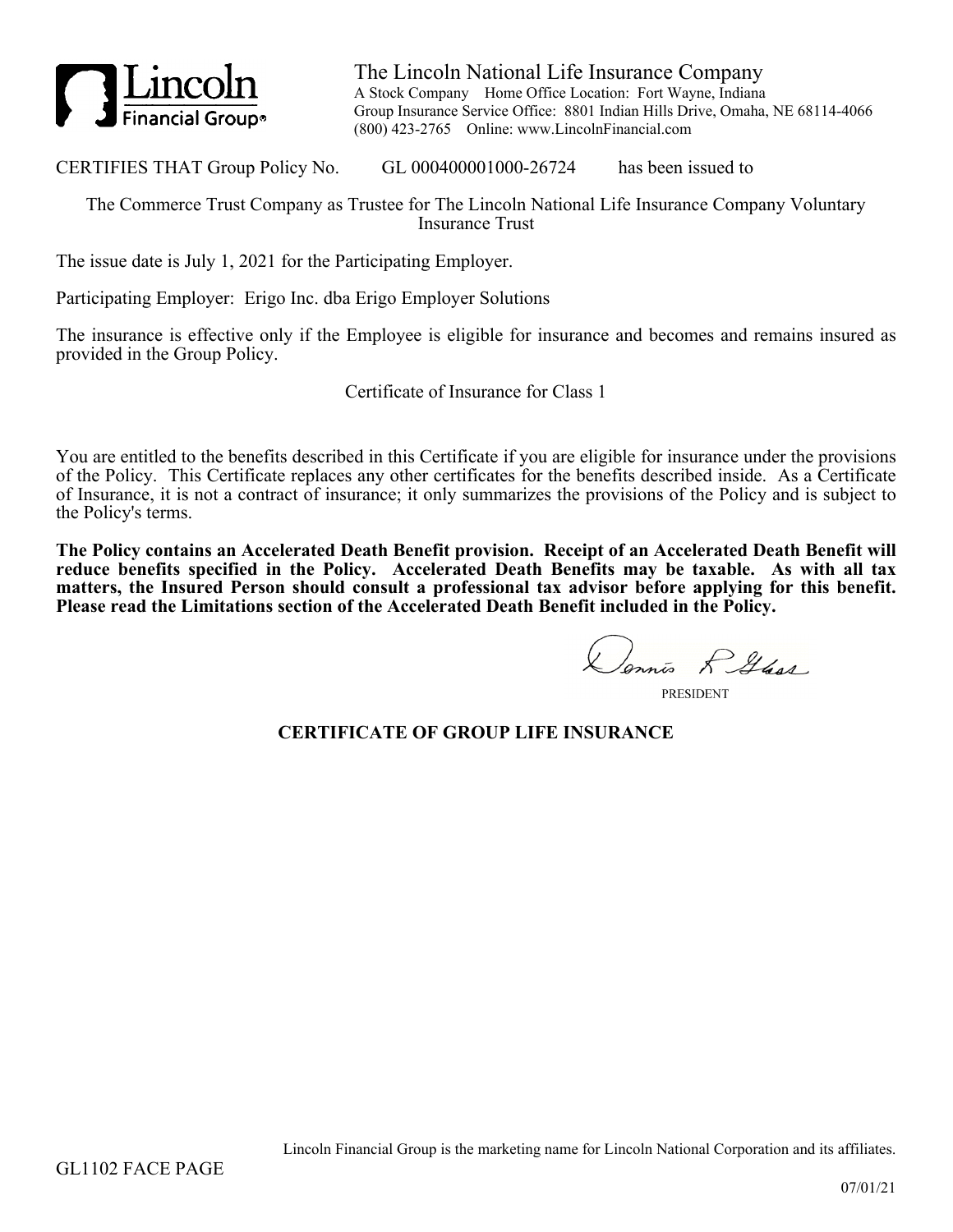#### **Erigo Inc. dba Erigo Employer Solutions 000400001000-26724 SCHEDULE OF INSURANCE**

#### **ELIGIBLE CLASS**

Class 1 All Full-Time Employees

The following chart applies to the Portability Privilege provision and to the Extension of Death Benefit provision when benefits end upon attainment of the Social Security Normal Retirement Age:

| Year of Birth  | Normal Retirement Age |
|----------------|-----------------------|
| 1937 and prior | 65                    |
| 1938           | 65 and 2 months       |
| 1939           | 65 and 4 months       |
| 1940           | 65 and 6 months       |
| 1941           | 65 and 8 months       |
| 1942           | 65 and 10 months      |
| $1943 - 54$    | 66                    |
| 1955           | 66 and 2 months       |
| 1956           | 66 and 4 months       |
| 1957           | 66 and 6 months       |
| 1958           | 66 and 8 months       |
| 1959           | 66 and 10 months      |
| 1960 and later |                       |

Note: Persons born on January 1 of any year should refer to the Normal Retirement Age for the previous year.

Under the Portability Privilege provision, the word "retire" or "retirement" means your attainment of the Social Security Normal Retirement Age. The use of the word "retire" or "retirement" elsewhere in this Certificate means your retirement from employment with the Employer.

**OPEN ENROLLMENT PERIOD** means a designated timeframe for eligible employees to elect coverage who did not enroll during their initial eligibility period or for employees with existing coverage under the Policy to elect additional benefit amounts. Evidence of insurability is not required during this period provided certain conditions are met as described in the Schedule of Insurance. Participation in an Open Enrollment Period does not change the Policy provisions related to Waiting Periods. Employees who have been previously declined for a benefit amount or increase are not eligible to participate in the Open Enrollment.

There will be an Open Enrollment Period beginning May 31<sup>st</sup> and ending June 30<sup>th</sup> for eligible Employees to enroll for or to increase their current benefit amounts.

Coverage elected during this period will be effective:

- (1) July 1<sup>st</sup> following the enrollment period, if Actively at Work on that day; or (2) The day the Insured Person resumes Active Work, if not Actively at W
- The day the Insured Person resumes Active Work, if not Actively at Work on the day the elected coverage or increase would otherwise take effect.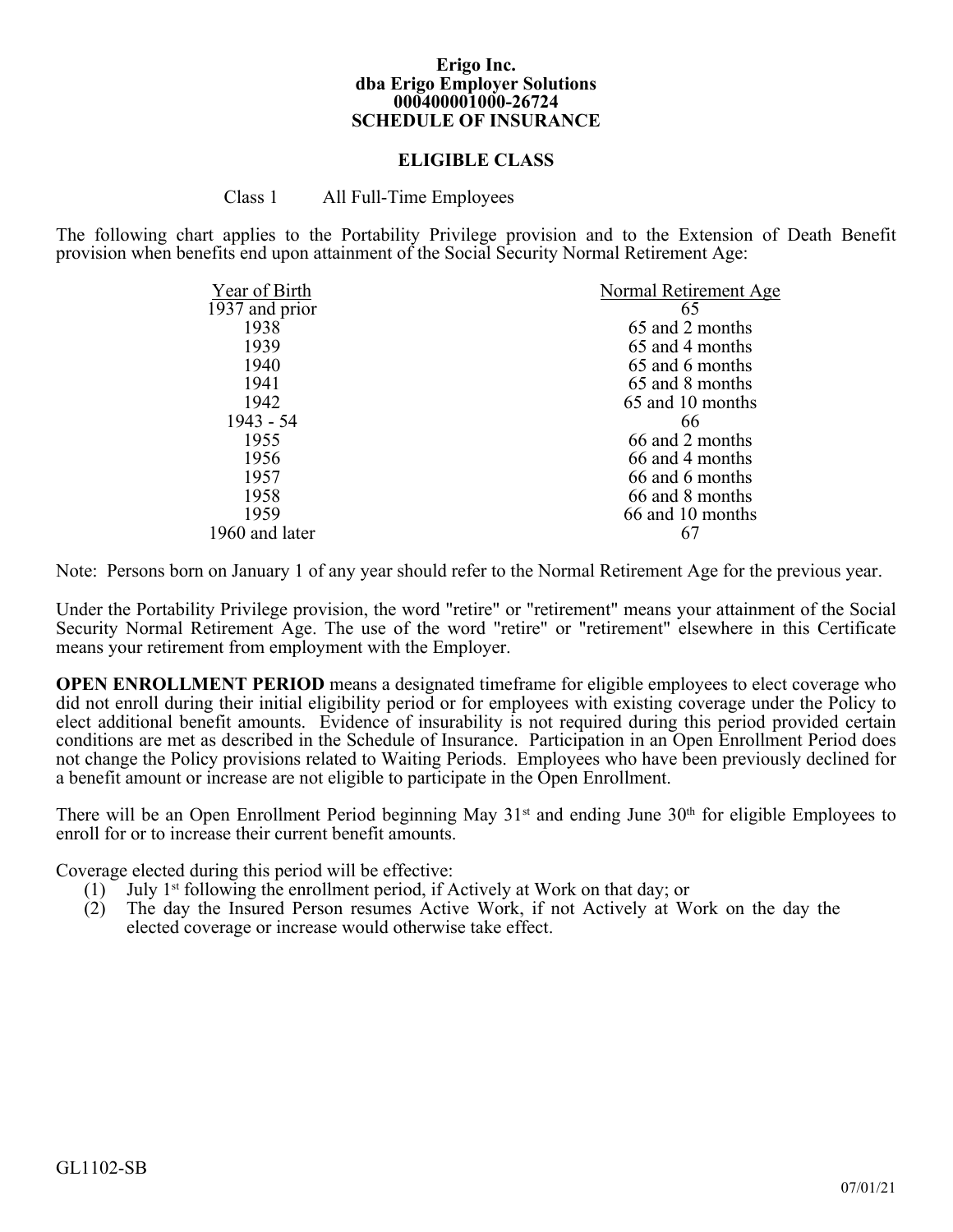#### **Erigo Inc. dba Erigo Employer Solutions 000400001000-26724 SCHEDULE OF INSURANCE For Class 1 - All Full-Time Employees**

MINIMUM HOURS: 30 hours per week

WAITING PERIOD: (For date insurance begins, refer to "Effective Dates of Coverages" section) As Determined by the Participating Employer

**Basic Annual Earnings** means your annual base salary or annualized hourly pay from the Employer before taxes on the Determination Date. The **"Determination Date"** is the last day worked just prior to the loss.

It also includes:

- 1. paid commissions averaged over the 12 months just prior to the Determination Date; or over the actual period of employment with the Employer just prior to that date, if shorter;
- 2. bonuses averaged over the 36 months just prior to the Determination Date; or over the actual period of employment with the Employer just prior to that date, if shorter; and
- 3. overtime pay.

It does **not** include any other extra compensation. It does **not** include income from a source other than the Employer. It will not exceed the amount shown in the Employer's financial records or the amount for which premium has been paid; whichever is less.

### **LIFE AND AD&D INSURANCE**

#### Benefit Amount

Personal Life Insurance You may elect Life Insurance in any \$10,000 increment; subject to a maximum of Five times Basic Annual Earnings (rounded to the next higher \$10,000). Coverage is subject to a minimum of \$10,000 and an overall maximum of \$500,000. If you initially become insured after attaining age 70 your benefit is subject to a maximum of \$50,000.

AD&D Insurance Principal Sum The Principal Sum equals the Amount of Personal Life Insurance.

Personal Life and AD&D Insurance will be reduced as follows:

- At age 65, benefits will reduce by 35% of the original amount;

At age 70, benefits will reduce an additional 15% of the original amount.

Benefits will terminate when you retire.

If you first enroll for Personal Life and AD&D Insurance at age 65 or older, the above age reductions will apply to:

- Any Guarantee Issue Amount available without evidence of insurability; and<br>- The maximum amount of insurance for which you are eligible
- The maximum amount of insurance for which you are eligible.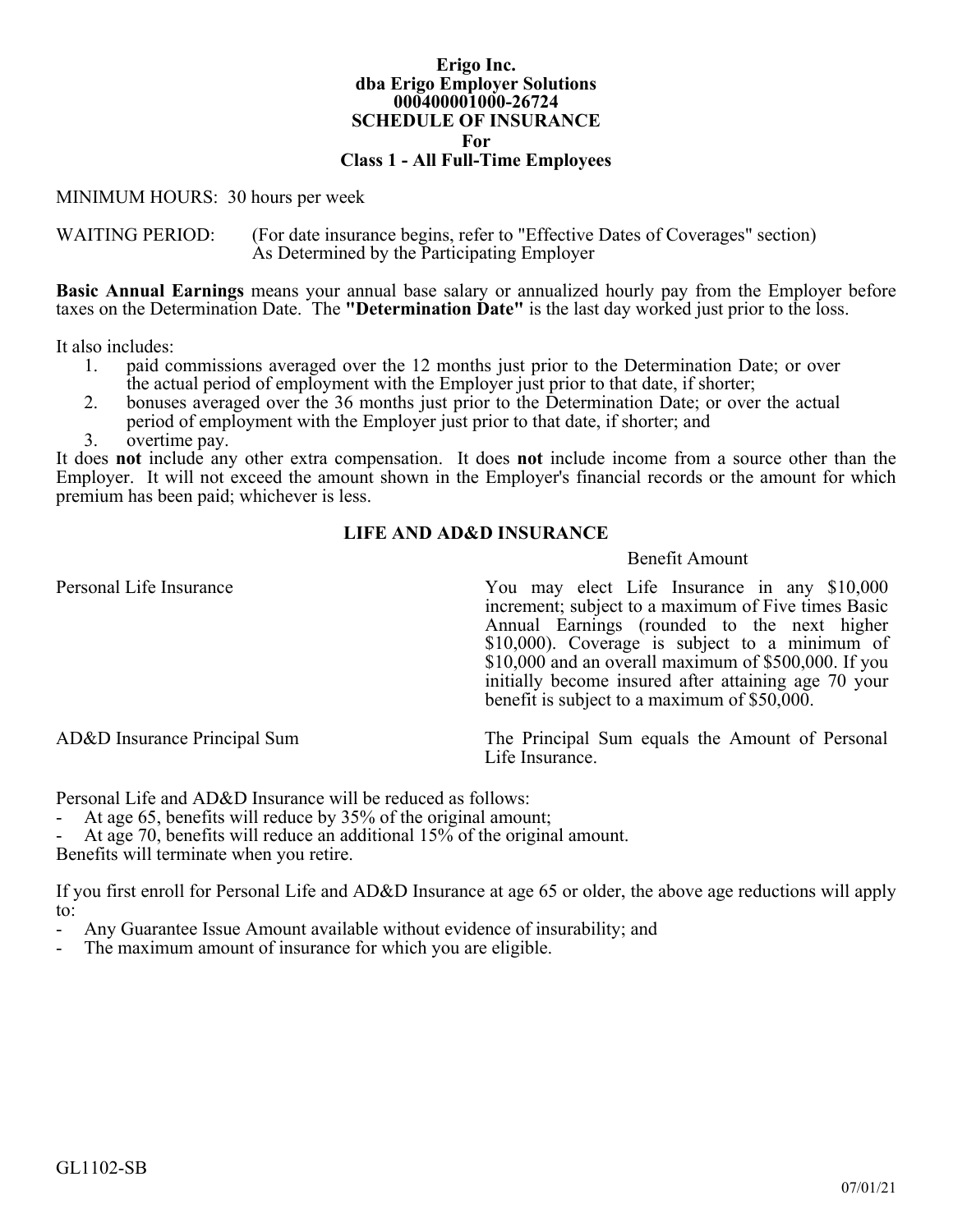#### **Erigo Inc. dba Erigo Employer Solutions 000400001000-26724 SCHEDULE OF INSURANCE For Class 1 LIFE AND AD&D INSURANCE (Continued)**

Evidence of Insurability must be submitted to and approved by the Company when:<br>1. Personal Life and AD&D Insurance amounts exceed the guarantee issue and

- Personal Life and AD&D Insurance amounts exceed the guarantee issue amount of \$150,000 at initial enrollment;
- 2. any benefit option increase or new election requested during the specified open enrollment period which exceeds the amount of Personal Life and AD&D Insurance by more than 2 increment level(s);
- 3. an increased amount of Personal Life and AD&D Insurance coverage is requested and any amount of coverage has been previously withdrawn or declined or is pending underwriting review; or
- 4. initial coverage is elected more than 31 days after first becoming eligible.

If any evidence of insurability is required, it will be provided at your own expense.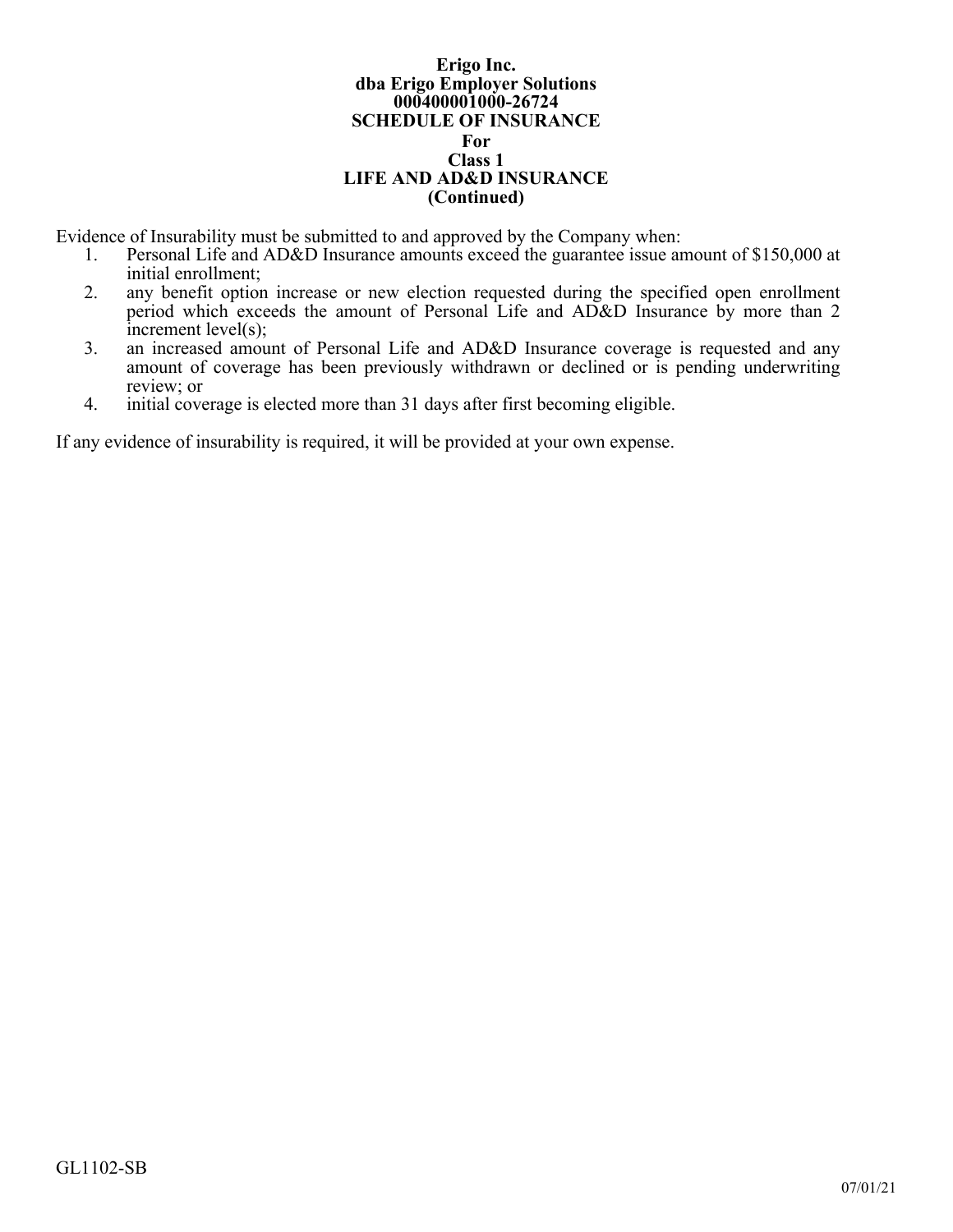#### **Erigo Inc. dba Erigo Employer Solutions 000400001000-26724 SCHEDULE OF INSURANCE For Class 1 LIFE AND AD&D INSURANCE (Continued)**

#### **DEPENDENTS INSURANCE**

#### Benefit Amount

Spouse Life Insurance You may elect Life Insurance in any \$5,000 increment; subject to a maximum of 50% of your Life Insurance Benefit (rounded to the next higher \$5,000). Coverage is subject to a minimum of \$5,000 and an overall maximum of \$250,000.

Spouse AD&D Insurance Principal Sum The Principal Sum equals the Amount of Spouse Life Insurance<sup>1</sup>

| Child Life Insurance                       |         |
|--------------------------------------------|---------|
| Dependent Child (age 1 day to 6 months)    | \$1,000 |
| Dependent Child (age 6 months to 26 years) | \$5,000 |

Spouse Life and AD&D Insurance will be reduced as follows:

- by 35% of the original amount when you attain age 65.

Spouse Insurance will terminate when you attain age 70 or retire, whichever occurs first.

Evidence of Insurability must be submitted to and approved by the Company when:

- 1. Spouse Life and AD&D Insurance amounts exceed the guarantee issue amount of \$30,000 at initial enrollment;
- 2. any benefit option increase or new election requested during the specified open enrollment period which exceeds the amount of Spouse Life and AD&D Insurance by more than 2 increment level(s);
- 3. an increased amount of Spouse Life and AD&D Insurance coverage is requested and any amount of coverage has been previously withdrawn or declined or is pending underwriting review; or
- 4. initial coverage is elected more than 31 days after first becoming eligible.

If any evidence of insurability is required, it will be provided at your own expense.

You may elect Dependent Life Insurance (Spouse and/or Child), provided you are also insured in the Voluntary Life Insurance Program.

Participation in the Voluntary program is based on the Participating Employer's enrollment remaining above:

- (1) the greater of 10 employees or 25% of those employees electing Voluntary Life Insurance; and
- (2) the greater of 5 spouses or 10% of those employees electing Voluntary Spouse Life Insurance.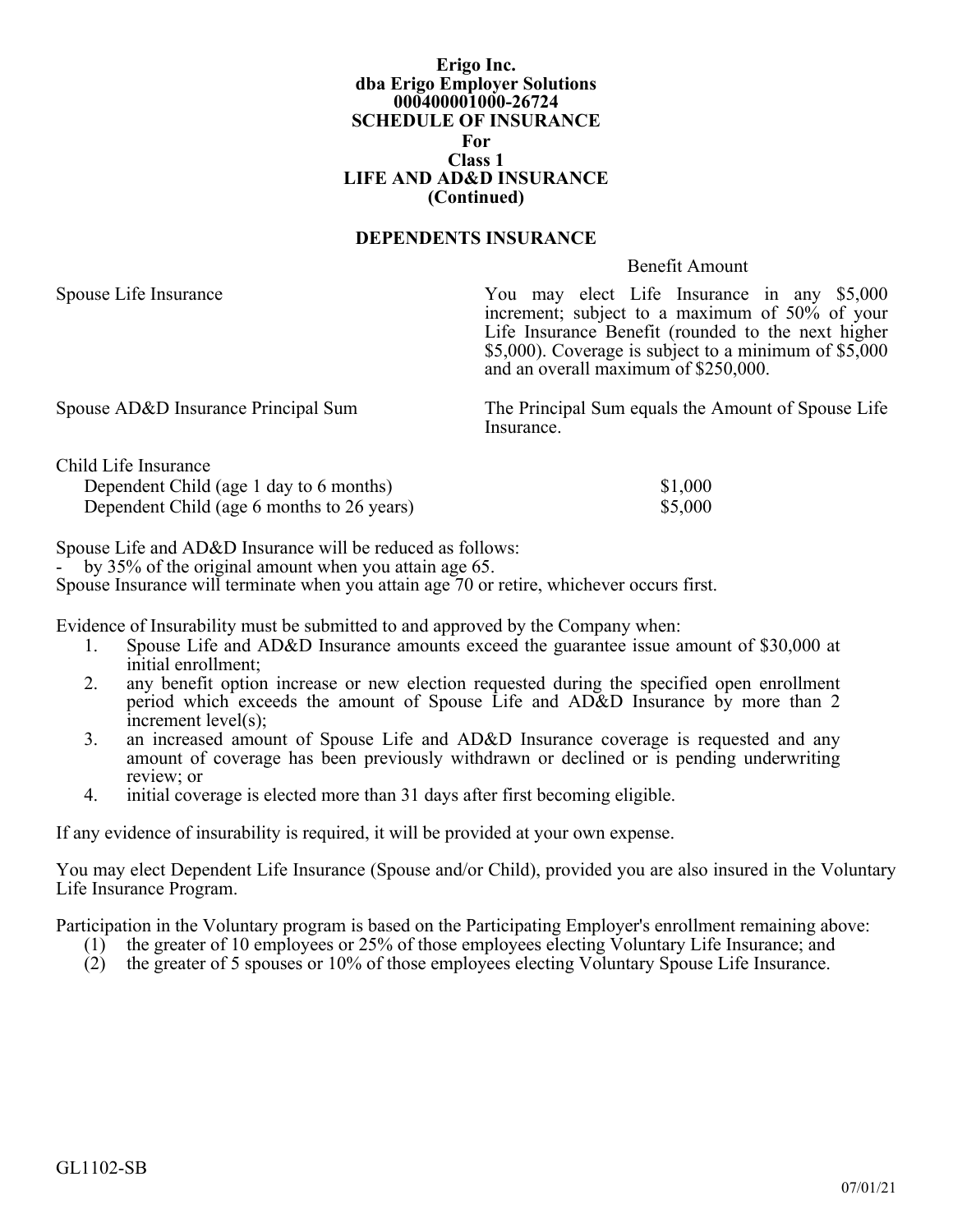# **TABLE OF CONTENTS**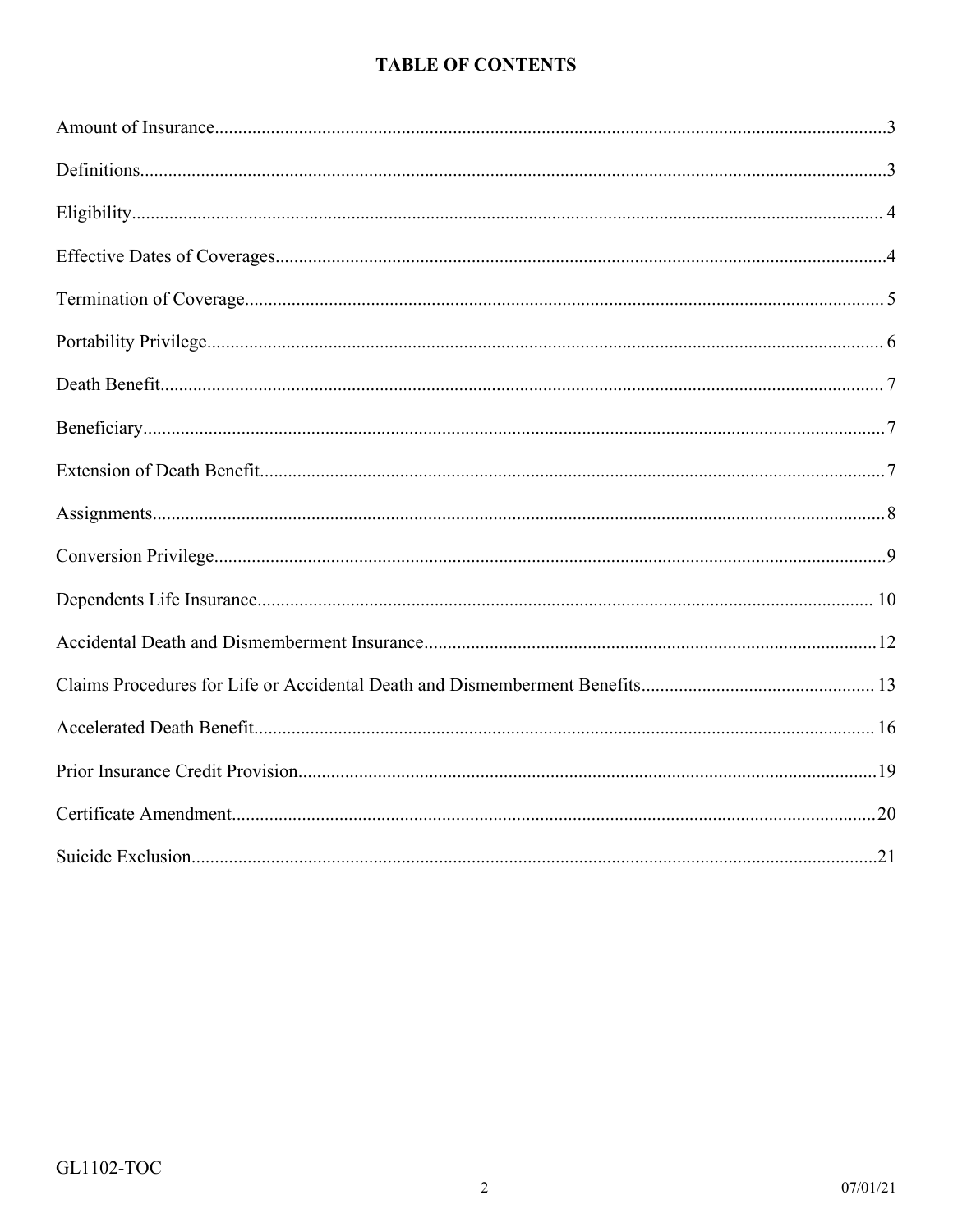## **AMOUNT OF INSURANCE**

<span id="page-6-0"></span>The amount of your insurance is determined by the Schedule of Insurance in the Policy. The initial amount of coverage is the amount which applies to your classification on the day your coverage becomes effective. You may become eligible for increases in the amount of insurance in accordance with the Schedule of Insurance. Any such increase will be effective on:

- (1) the first day of the Insurance Month which coincides with or follows the date on which you become eligible for the increase; provided you are Actively at Work on that day;
- (2) the day you resume Active Work, if not Actively at Work on the day the increase otherwise would have been effective; or
- (3) the day determined by the Company after any required evidence of insurability is approved by the Company.

Any decrease will take effect on the day of the change; whether or not you are Actively at Work.

## **DEFINITIONS**

<span id="page-6-1"></span>ACTIVE WORK OR ACTIVELY AT WORK means the full-time performance of all customary duties of an employee's occupation at the EMPLOYER'S place of business (or other business location to which the EMPLOYER requires the employee to travel.)

COMPANY means The Lincoln National Life Insurance Company, an Indiana corporation, whose Group Insurance Service Office address is 8801 Indian Hills Drive, Omaha, Nebraska 68114-4066.

DAY or DATE means at 12:01 A.M., Standard Time, at the Group Policyholder's place of business when used with regard to eligibility dates and effective dates. It means 12:00 midnight, Standard Time, at the same place, when used with regard to termination dates.

EMPLOYER means the Group Policyholder or the Participating Employer named on the Face Page.

FULL-TIME EMPLOYEE means an employee of the EMPLOYER:

- (1) whose employment with the EMPLOYER is the employee's principal occupation;
- (2) who is not a temporary or seasonal employee; and (3) who is regularly scheduled to work at such occupa
- who is regularly scheduled to work at such occupation at least the number of hours as shown in the Schedule of Insurance.

INSURANCE MONTH means:

- (1) that period of time beginning on the Issue Date of the Policy and extending for one month; and
- (2) each subsequent month beginning on the same day after that.

POLICY means the Group Insurance Policy issued by the Company to the Group Policyholder. A copy of the Policy may be examined upon request at the Group Insurance Service Office of the Group Policyholder.

YOU or YOUR means a FULL-TIME EMPLOYEE who is covered by Personal Insurance, or whose Dependents are covered by Dependents Insurance under the Policy.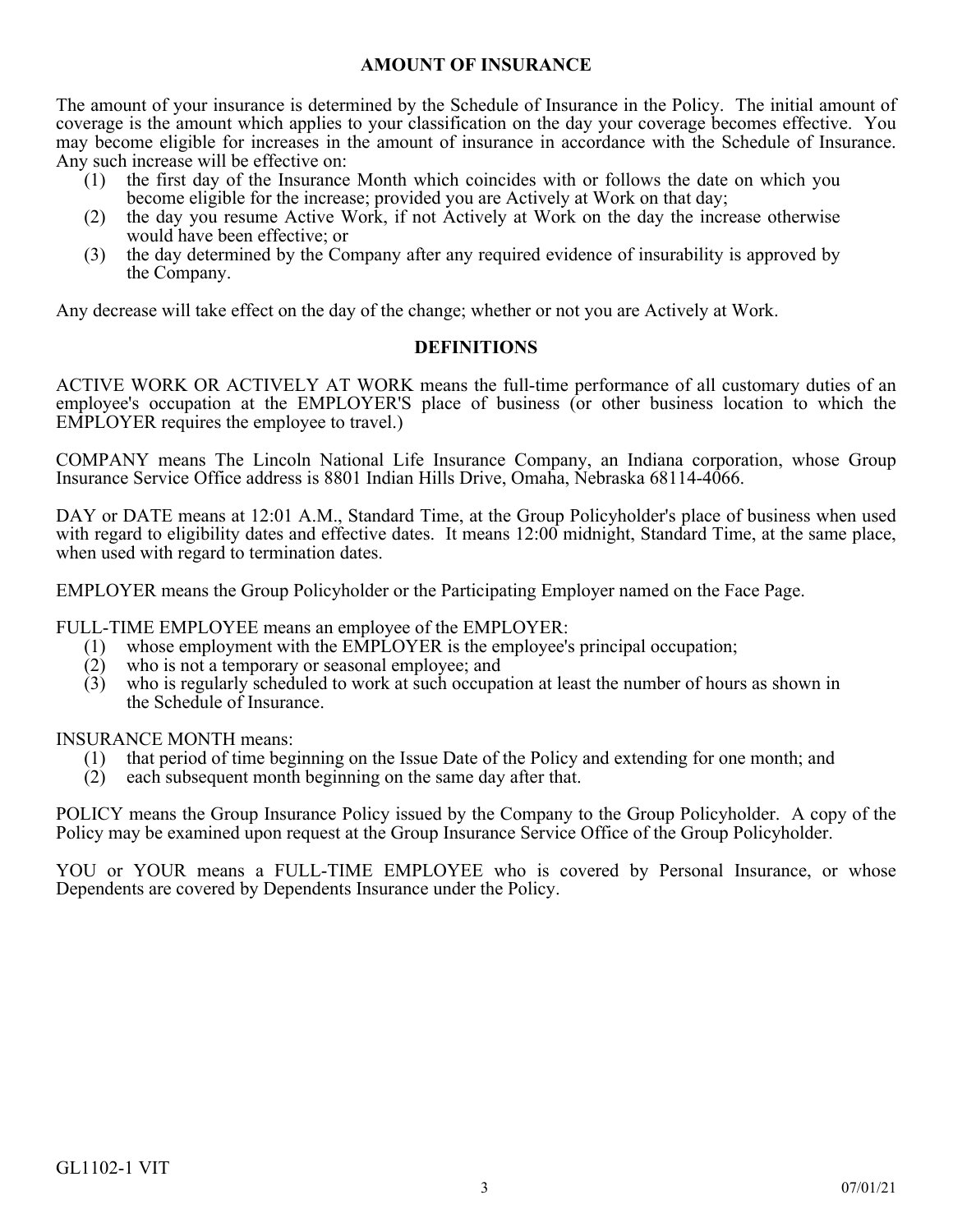## **ELIGIBILITY**

<span id="page-7-0"></span>If you are a Full-Time Employee and a member of an employee class shown in the Schedule of Insurance; then you will become eligible for the coverage provided by the Policy on the later of:

- (1) the Policy's date of issue; or
- (2) the day you complete the Waiting Period.

WAITING PERIOD. (See Schedule of Insurance).

## **EFFECTIVE DATES OF COVERAGES**

<span id="page-7-1"></span>Your insurance is effective on the latest of:

- (1) as determined by the Participating Employer;
- (2) the day you resume Active Work, if you are not Actively at Work on the day you become eligible;
- (3) the day you make written application for coverage; and sign:
	- (a) a payroll deduction order; or
	- (b) an order to pay premiums from your Flexible Benefit Plan account, if Employer contributions are paid through a Flexible Benefit Plan; or
- (4) the first day of the Insurance Month following the date the Company approves your coverage, if evidence of insurability is required.

Evidence of insurability is required if:

- (1) you apply for coverage in excess of the Guaranteed Acceptance Amount;<br>(2) you apply to enroll for or increase coverage more than 31 days after you b
- (2) you apply to enroll for or increase coverage more than 31 days after you become eligible;
- (3) you make written application to re-enroll for coverage after you have requested:
	- (a) to cancel your coverage;
	- (b) to stop payroll deductions for the coverage; or
	- (c) to stop premium payments from your Flexible Benefit Plan account; or
- (4) you apply to reinstate coverage after it lapses, due to failure to pay premiums when due.

EXCEPTION. If your coverage terminates due to an approved leave of absence or a military leave, any Waiting Period or evidence of insurability requirement will be waived upon your return; provided:

- (1) you return within six months after the leave begins;
- (2) you apply or are enrolled within 31 days after resuming Active Work; and
- (3) the reinstated amount of insurance does not exceed the amount which terminated.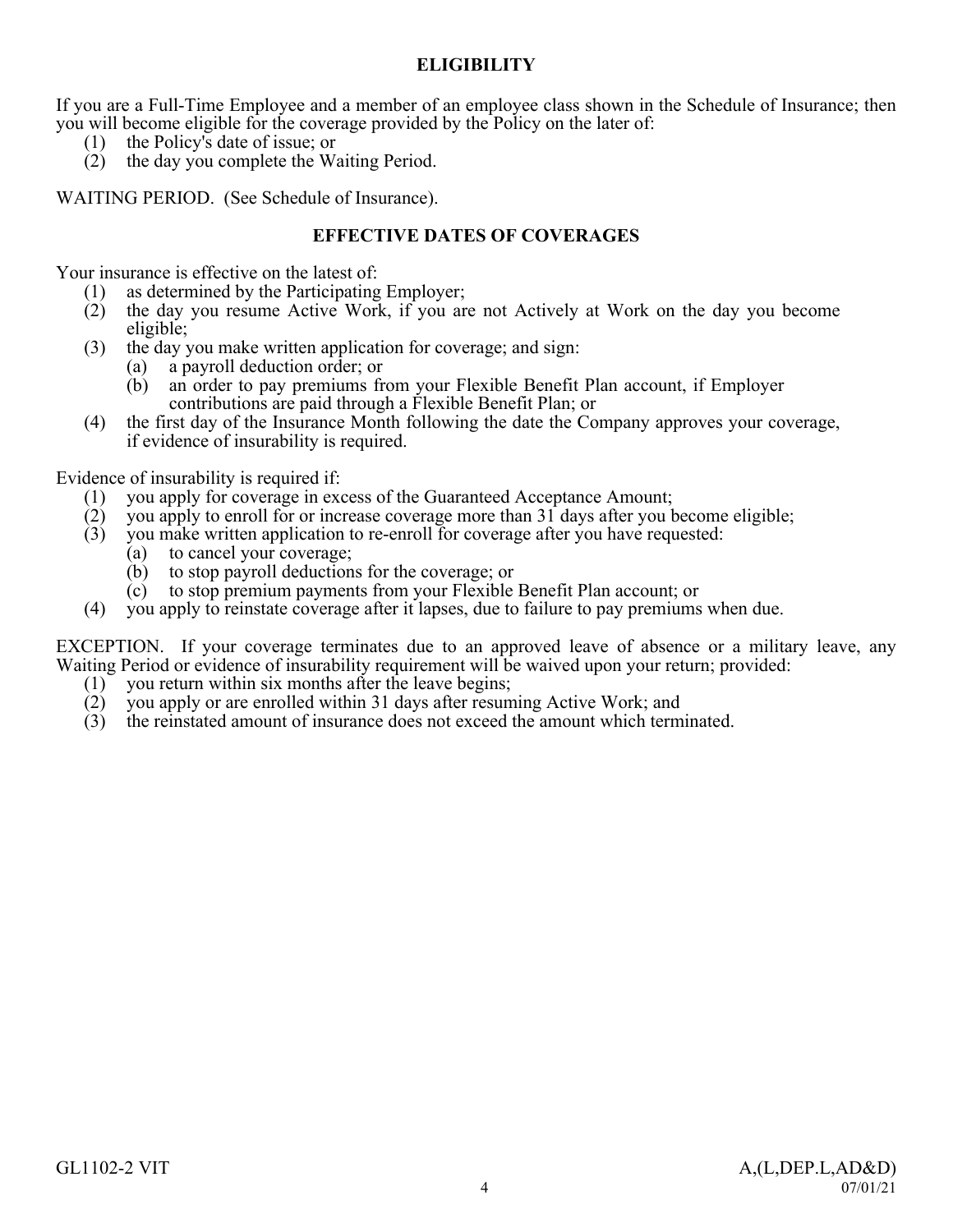## **TERMINATION OF COVERAGE**

<span id="page-8-0"></span>Your coverage terminates on the earliest of:

- (1) the day the Policy terminates or your Employer ceases to be a Participating Employer;
- (2) the last day of the Insurance Month in which you request termination;
- (3) the last day of the period for which the premium for your insurance has been paid;<br>(4) the day you cease to be a member of an employee class or die;
- the day you cease to be a member of an employee class or die;
- (5) with respect to any particular insurance benefit, the day the part of the Policy providing that benefit terminates;
- (6) the day your employment with the Employer terminates; or
- (7) the day you enter the armed services of any state or country on active duty; except for duty of 30 days or less for training in the Reserves or National Guard. (If you send proof of military service, the Company will refund any unearned premium.)

Ceasing Active Work terminates your eligibility. However, you may continue coverage as follows:

- (1) If you are disabled due to illness or injury, then coverage may be continued until the earliest of:
	- (a) 12 Insurance Months after the disability begins;
	- (b) the date you are no longer disabled; or
	- (c) for Life insurance, the date you qualify for the Extension of Death Benefit under the Policy.

The required premium payments must be received from the Employer throughout the period of continued insurance.

- (2) If you go on an approved Family or Medical Leave and are **not** entitled to the more favorable continuation during disability, coverage may be continued until the earliest of:
	- (a) the end of the leave period approved by the Employer;
	- (b) the end of the leave period required by federal law, or any more favorable period required by a similar law;
	- (c) the date you notify your Employer that you will not return; or
	- (d) the date you begin employment with another employer.

The required premium payments must be received from the Employer throughout the period of continued insurance.

- (3) If you go on a military leave, coverage may be continued for the greater of:
	- (a) the same period allowed for an approved Family or Medical Leave; or (b) any more favorable leave in which employees with similar seniority.
	- any more favorable leave in which employees with similar seniority, status, and pay who are on furlough or leave of absence are granted by the Employer.

The required premium payments must be received from the Employer throughout the period of continued insurance.

(4) If you cease work due to a temporary lay off, or due to an approved leave of absence (other than an approved Family or Medical Leave or a military leave), then coverage may be continued for three Insurance Months after the lay off or leave begins. The required premium payments must be received from the Employer throughout the period of continued insurance.

**Conditions.** In administering the above continuations, the Employer must not act so act so as to discriminate unfairly among Insured Persons in similar situations. You will be required to pay the Employer the premium you would have been required to pay as an Active Employee throughout the period of continued coverage.

It may be possible to continue insurance for a longer period in accord with the Portability Privilege section of the Certificate. The Portability Privilege section of this Certificate is not applicable when Policy coverage terminates solely because your spouse or child ceases to be an eligible Dependent; your Employer ceases to be a Participating Employer; or the Policy terminates.

If all or part of anyone's life insurance under the Policy terminates due to:

- (1) your Employer ceasing to be a Participating Employer;
- (2) your termination of membership in an eligible class; or
- (3) a dependent's ceasing to be an eligible family member as a result of your death or divorce, or a child's marriage or attainment of limiting age;

see the Conversion Privilege section of this Certificate.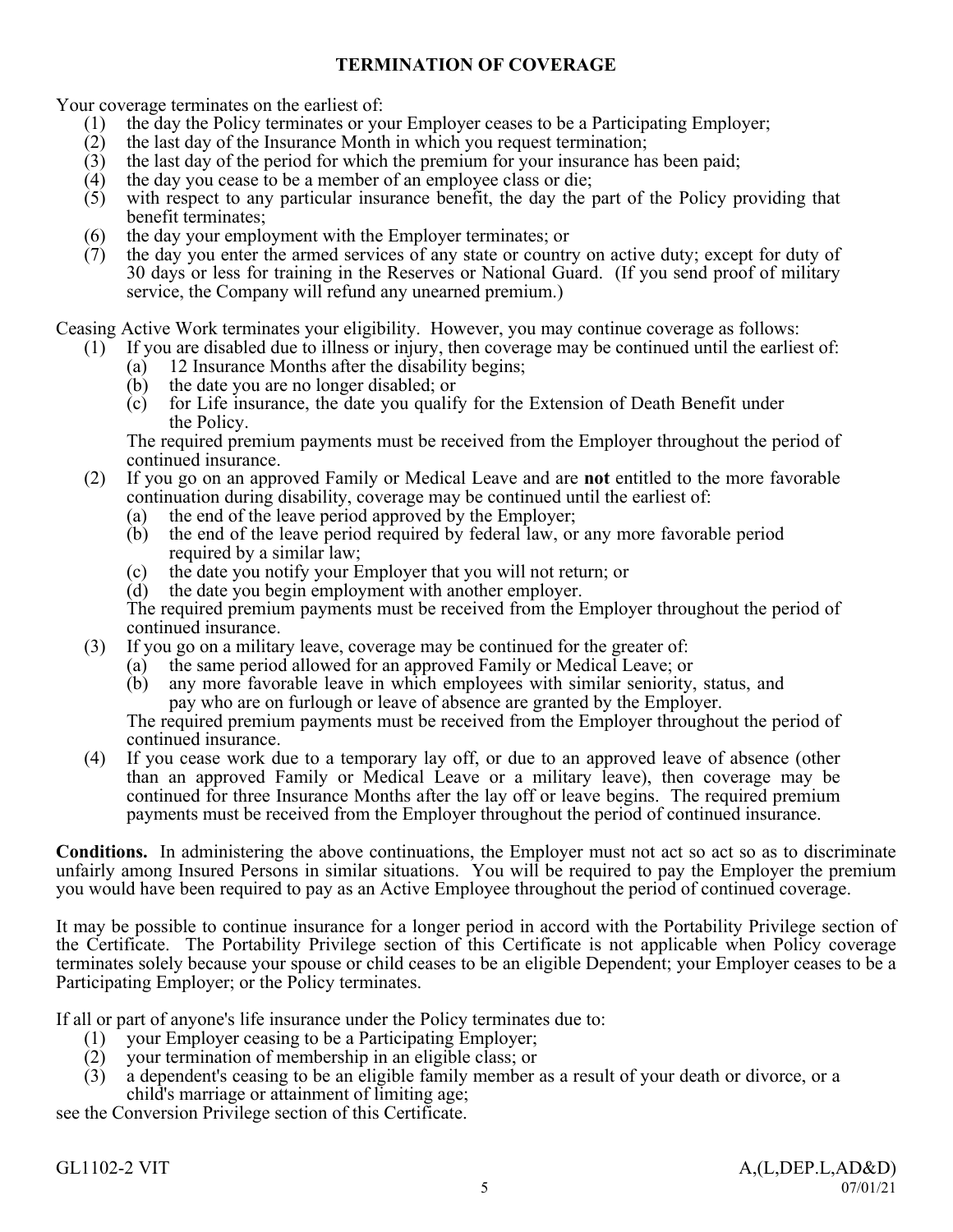## **PORTABILITY PRIVILEGE**

<span id="page-9-0"></span>This section applies to any Personal Life Insurance, Dependent Life Insurance, and Accidental Death and Dismemberment Insurance provided by the Policy. Such insurance may be continued, by paying the required premiums, when:

- (1) your employment with the Employer ends for a reason other than Total Disability or retirement; and
- (2) the insurance has been in force for at least 12 months in a row just prior to the date employment ends.

To continue insurance, written application and the first premium payment must be made to the Company, within 31 days of the date insurance would otherwise end.

AMOUNT OF COVERAGE. The amount of continued insurance may not exceed the amount in force when employment ends. During the continuation period:

- (1) the amount of insurance may not be increased; and (2) additional dependents may not be enrolled for Depe
- additional dependents may not be enrolled for Dependent Life Insurance.

Continued insurance will be subject to any reduction on account of age, as shown in the Schedule of Insurance.

You may decrease the amount of continued insurance at any time, by completing a request form supplied by the Company. The decrease will take effect on the first day of the Insurance Month after the Company receives the request.

PAYMENT OF PREMIUM. Timely payment of premium must be made directly to the Company, throughout the period of continued insurance. The required premium will equal:

- (1) premium at the group rate which would apply if you remained actively employed with the Employer; plus
- (2) a direct billing fee based on the premium frequency chosen.

The premium frequency may be changed by sending the Company advance written request on forms supplied by the Company. Such request may be sent at any time while continued insurance is in force; but not during a Grace Period.

TERMINATION OF COVERAGE. Continued insurance will end on the earliest of:

- (1) the date insurance has been continued until you attain the Social Security Normal Retirement Age; or
- (2) the date insurance would otherwise end if you remained an Active Employee; but continued coverage will not end when the Policy is discontinued by the Employer.

When continued insurance ends, you or your Dependent may be entitled to purchase an individual life policy, in accord with the Conversion Privilege section of this Certificate.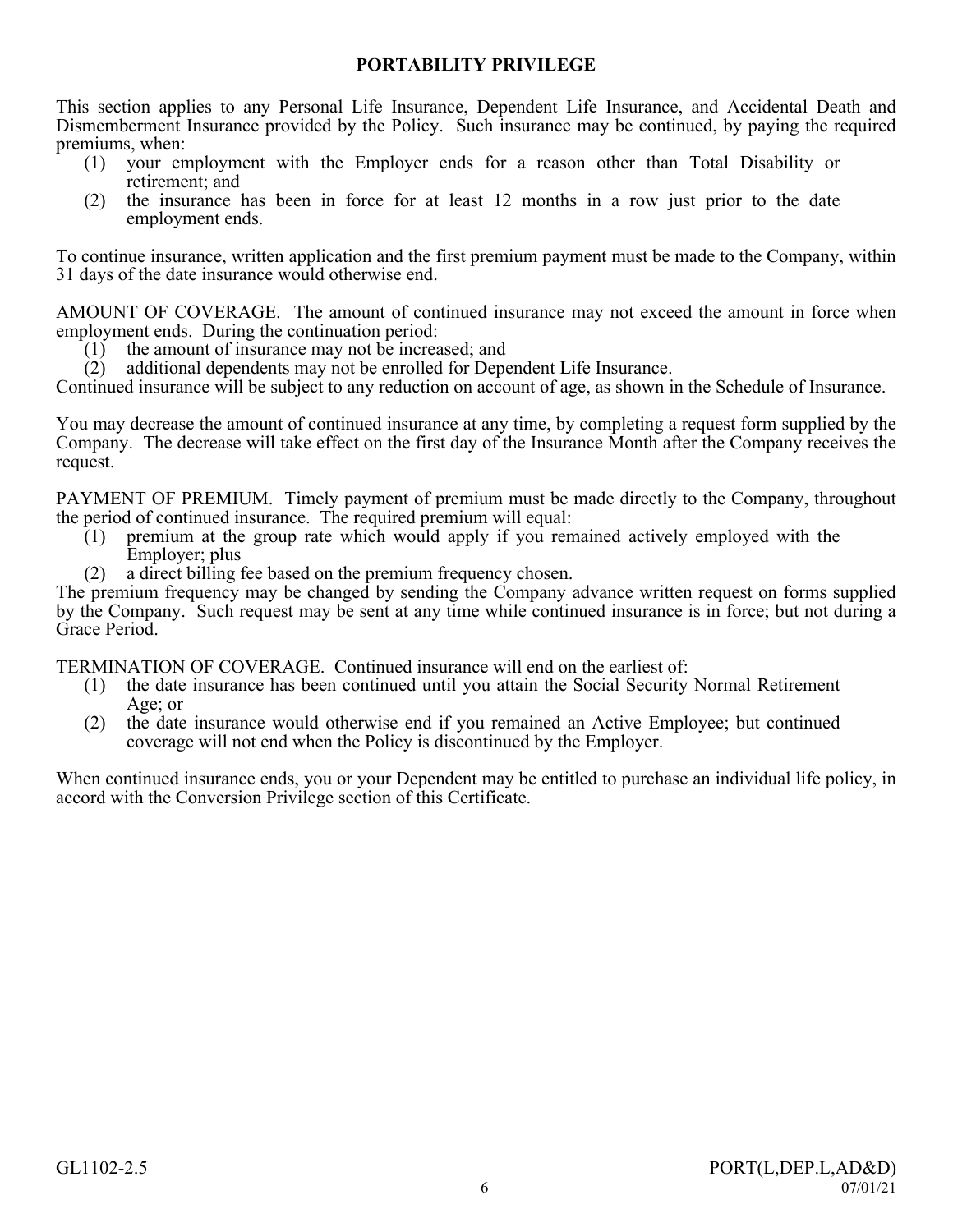## **DEATH BENEFIT For Employees Only**

<span id="page-10-0"></span>The amount of your Personal Life Insurance which is in effect on the date of your death will be paid as a death benefit to your Beneficiary. If no named Beneficiary survives you, the death benefit will be paid to your estate or in accord with the terms of the Policy. Arrangements may be made to have this death benefit paid in installments.

EXCLUSION. Benefits will not be payable if your death:

- (1) results from suicide while sane; and
- (2) occurs within two years after your Personal Life Insurance takes effect.

However, suicide is no defense to payment of life insurance benefits under the Policy unless the Company can show that you intended suicide when applying for the insurance.

## **BENEFICIARY**

<span id="page-10-1"></span>Your Beneficiary will be as shown on your enrollment card, unless changed. Only you or your assignee may change the Beneficiary. A new Beneficiary may be named by filing a written notice of the change with the Company at its Group Insurance Service Office. The change will be effective as of the date it was signed; subject to any action taken by the Company before it received notice of the change.

#### **EXTENSION OF DEATH BENEFIT IF YOU BECOME TOTALLY DISABLED For Employees Only**

<span id="page-10-2"></span>Any Personal Life Insurance on your life will be continued, without payment of premiums; if while you are insured:

- (1) you become Totally Disabled before you reach age 60; and
- (2) you submit proof of your disability which is received by the Company:
	- (a) within 12 months after your Total Disability begins; or
	- (b) as soon as reasonably possible after that.

Upon receipt of such proof, the Company will refund all premiums paid for your coverage from the date Total Disability began.

The life insurance continued will be subject to the reductions and terminations shown in the Policy.

DEFINITION OF TOTAL DISABILITY. For this benefit, Total Disability:

- (1) means you are unable, due to sickness or injury, to perform the material and substantial duties of any employment or occupation for which you are or become qualified by reason of education, training, or experience; and
- (2) must continue for at least 180 days.

From time to time, you must submit proof that your Total Disability is continuing.

Any life insurance which has been continued under this benefit will be terminated automatically on the day:

- (1) you cease to be Totally Disabled;<br>(2) you fail to take a required medical
- you fail to take a required medical examination;
- (3) you fail to submit any required proofs; or
- (4) you reach Social Security Normal Retirement Age (SSNRA), as shown in the Schedule of Insurance.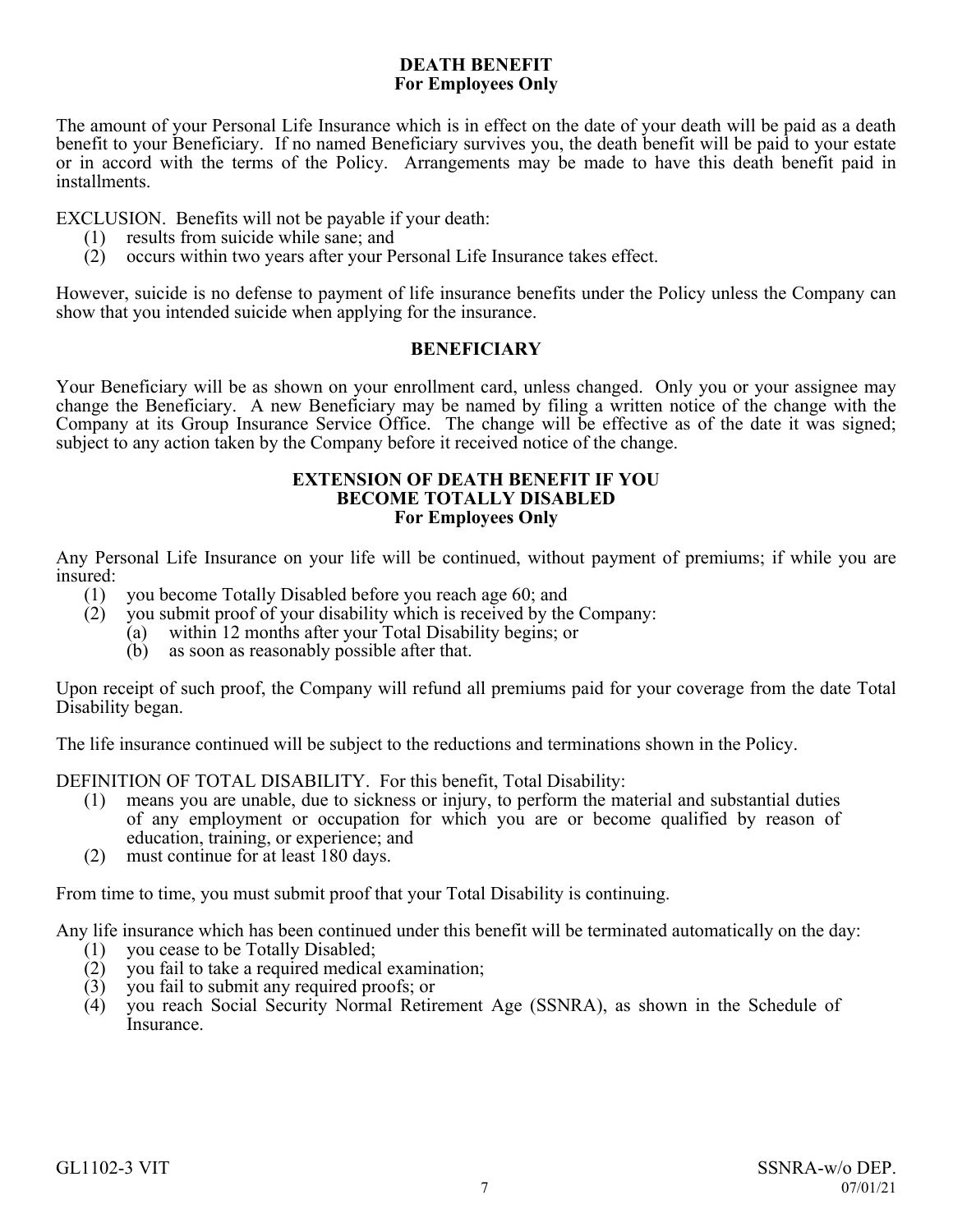## **ASSIGNMENTS**

<span id="page-11-0"></span>Personal Life Insurance and Accidental Death Insurance may be assigned. The assignments allowed under the Policy are absolute assignments and funeral assignments as described below.

No assignment will be binding on the Company unless and until:

- 
- (1) it is made on a form furnished by the Company;<br>(2) the original is completed and filed with the Co the original is completed and filed with the Company at its Group Insurance Service Office; and
- (3) it is approved by the Company.

The Company and the Employer do not assume responsibility for the validity or effect of an assignment.

ABSOLUTE ASSIGNMENTS. You may make an irrevocable assignment of your Personal Life Insurance and Accidental Death Insurance as a gift (with no consideration), providing you have the legal capacity and the mental capacity to do so. It may be made to a trust or to one or more of your relatives, their estates, or to a trustee of a trust under which one of the relatives is a beneficiary.

The term "relatives" includes, but is not limited to, your spouse, parents, grandparents, aunts, uncles, siblings, children, adopted children, stepchildren, and grandchildren.

In some states, community property is an established form of ownership that must be considered in making an assignment. If you make an absolute assignment to two or more assignees, such assignees will be joint owners with the right of survivorship between them. You should consult with your own legal advisor before making an assignment.

Once the assignment has been recorded by the Company, you can no longer change the beneficiary and cannot apply for conversion. Only the assignee can change the beneficiary designation if the previous designation is revocable. An assignment will have no effect on a prior irrevocable beneficiary designation. Only the assignee can apply for conversion but only when the Conversion Privilege provision would have been available to you in the absence of the assignment under the Policy.

An absolute assignment cannot be used as a collateral assignment.

FUNERAL ASSIGNMENTS. Upon your death, the beneficiary may assign the Personal Life Insurance benefit and Accidental Death Insurance benefit to a funeral home for payment of burial expenses. After payment has been made for the burial expenses to the assigned funeral home, the remaining death benefit is then paid in accord with the Beneficiary and Settlement Options sections of the Policy.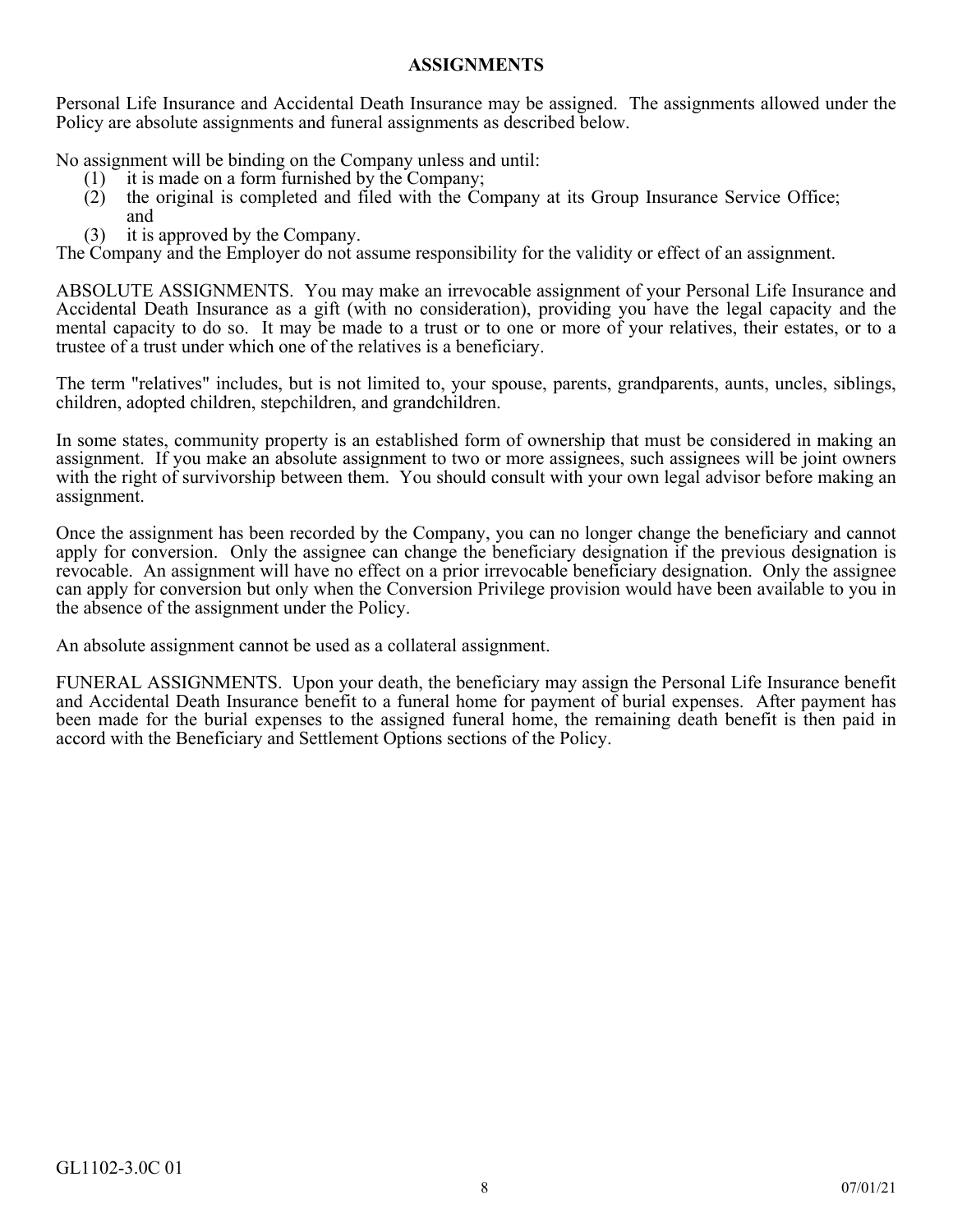## **CONVERSION PRIVILEGE**

<span id="page-12-0"></span>GENERAL CONVERSION PRIVILEGE. If your insurance or insurance on a Dependent terminates due to:

(1) termination of your employment or membership in an eligible class; or (2) a dependent's ceasing to be an eligible family member due to your deat a dependent's ceasing to be an eligible family member due to your death or divorce, or a child's marriage or attainment of the limiting age;

then an individual life policy, known as a conversion policy, may be purchased without evidence of insurability.

To purchase a conversion policy, application and payment of the first premium must be made within 31 days after the life insurance is terminated.

The conversion policy issued under this General Conversion Privilege will:

- (1) be in an amount not to exceed the amount of life insurance which was terminated; less the amount of any group life insurance for which the person becomes eligible within 31 days after insurance terminates;
- (2) be on any form (except term) then issued by the Company at the age and amount for which application is made;
- (3) be issued at the person's age at nearest birthday;<br>(4) be issued without disability or other supplement
- (4) be issued without disability or other supplemental benefits; and  $(5)$  require premiums based on the class of risk to which the person
- require premiums based on the class of risk to which the person then belongs.

CONVERSION UPON POLICY TERMINATION OR AMENDMENT. A conversion policy also may be purchased if:<br>(1) all

- all or part of your insurance or insurance on a Dependent terminates due to amendment or termination of the Policy; and
- (2) the person applying for the conversion Policy has been covered continuously under the Policy for at least 5 years.

A conversion policy issued due to Policy termination or amendment will be subject to the same conditions as a policy issued under the General Conversion Privilege; except its amount may not exceed the lesser of:<br>(1) \$10,000; or

- 
- (1) \$10,000; or<br>(2) the amount (2) the amount of life insurance which terminates, less the amount of any group life insurance for which the person becomes eligible within 31 days after the termination.

The conversion policy will take effect on the later of:

- (1) its date of issue; or<br>(2)  $31$  days after the da
- (2) 31 days after the date the insurance terminated.

If death occurs during the 31 day conversion period, the Company will pay the life insurance which could have been converted even if no one applied for the conversion policy.

NOTICE. When your insurance terminates, written notice of your right to convert will be given to you. If written notice is not given to you at least 15 days before the end of the 31 day conversion period, an additional period in which to convert will be granted. Any such extension of the conversion period will expire on the earliest of:<br>(1)  $1$ 

- (1) 15 days after you are given the written notice; or  $(2)$  60 days after the end of the 31 day conversion pe
- (2) 60 days after the end of the 31 day conversion period, even if you are never given such notice.

No death benefit will be payable under the Policy after the 31 day conversion period has expired even though the right to convert may be extended.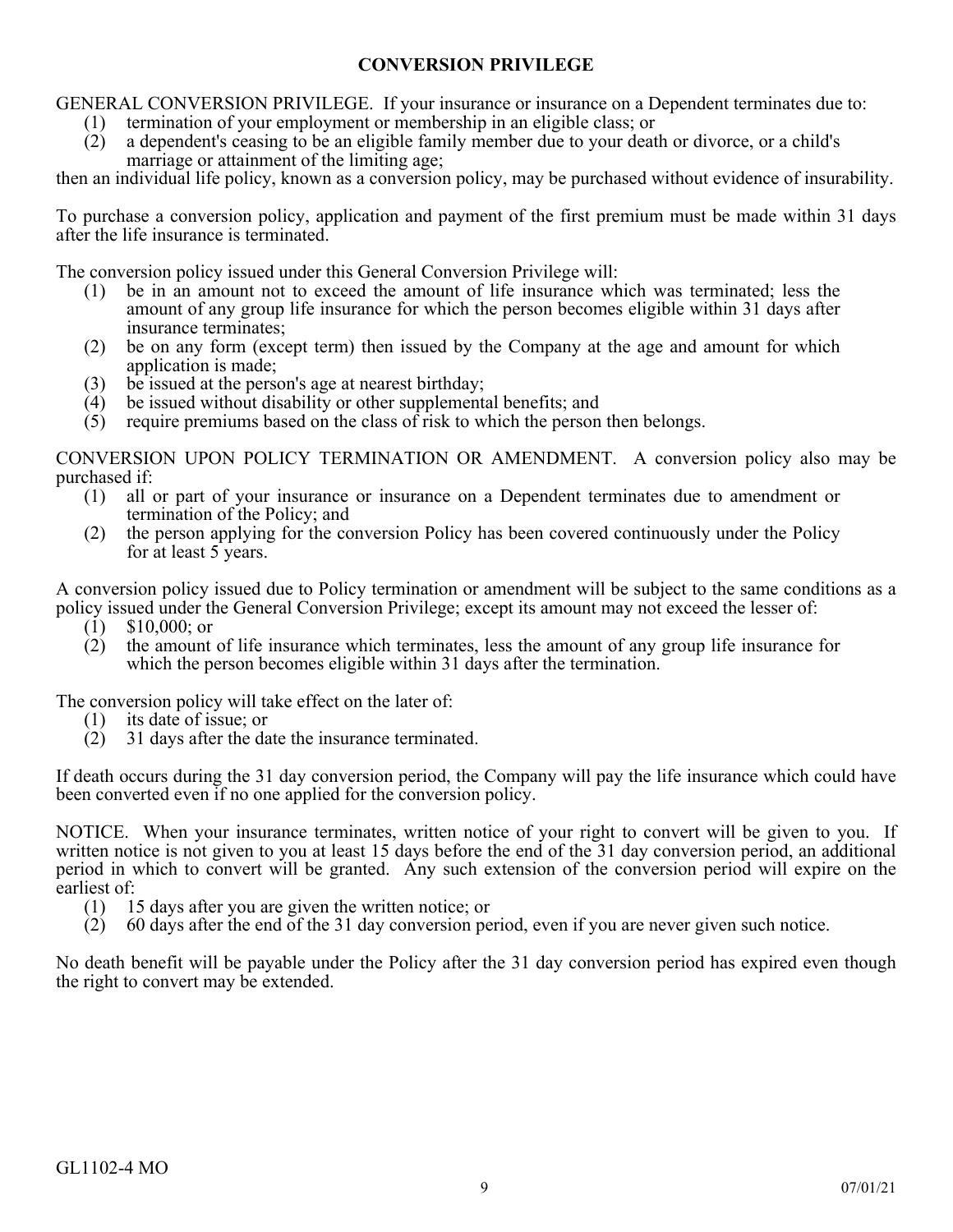## **DEPENDENTS LIFE INSURANCE**

<span id="page-13-0"></span>DEATH BENEFIT. If your Dependent spouse or child dies while insured under the Policy, the Company will pay the amount of Dependents Life Insurance in effect on the date of the death. This amount is shown in the Schedule of Insurance. The death benefit will be paid to you. If you are not living when your Dependent dies, the death benefit will be paid to your beneficiary or in accord with the Facility of Payment section of the Policy.

EXCLUSION. Benefits will not be payable if your Dependent's death:

- (1) results from suicide, while sane; and
- (2) occurs within two years after insurance for that Dependent takes effect.

However, suicide is no defense to payment of life insurance benefits under the Policy unless the Company can show that your Dependent intended suicide when applying for the insurance.

DEPENDENT. A Dependent means a person who meets the definition of a dependent of yours under the provision of the U.S. Internal Revenue Code; and is your:

- (1) spouse who is not legally separated from you;<br>(2) unmarried child at least 1 day but less than 26
- unmarried child at least 1 day but less than 26 years of age;
- (3) unmarried child less than 26 years of age and a full-time student at an accredited college or university; or
- (4) unmarried child who is totally and permanently disabled and who became so disabled prior to reaching 26 years of age.

A legally adopted child is considered your child from the date of placement in your home for an agency adoption; or from the date the adoption petition is filed, if later, for a private adoption. In addition to naturally born and legally adopted children, the word "child" includes your stepchild or foster child; provided the child resides in your household and is dependent on you for principal support. If more than one of a child's parents are insured under the Policy, that child may be insured under only one Certificate.

The term Dependent does not include an Insured Person, or anyone serving in the armed forces of any state or country.

ELIGIBILITY. You become eligible for Dependents Life Insurance on the later of:

- (1) the date you become eligible for other coverages provided by the Policy;
- (2) the effective date of this section; or
- (3) the date you first acquire a Dependent (as defined by the Policy).

EFFECTIVE DATE. Your Dependents Life Insurance will become effective on the later of:

- (1) the date you become eligible for Dependents Life Insurance;<br>(2) the first day of the Insurance Month following the date you
- the first day of the Insurance Month following the date you sign your payroll deduction order and apply for the coverage; or
- (3) the first day of the Insurance Month following the date the Company approves any required evidence of insurability on all your Dependents.

If you acquire a new Dependent child while insured for Dependents Life Insurance, his or her insurance will become effective on the date the Dependent is acquired.

DELAYED EFFECTIVE DATE. If a Dependent is in a Period of Limited Activity on the day his or her Dependent Life Insurance would otherwise take effect; then insurance for that Dependent will not take effect until the day after:

- (1) his or her final discharge from the health care facility; or
- (2) resuming the normal activities of a healthy person of the same age and sex.

"Period of Limited Activity" means a period when a spouse or child is confined in a health care facility; or, whether confined or not, is unable to perform the regular and usual activities of a healthy person of the same age and sex.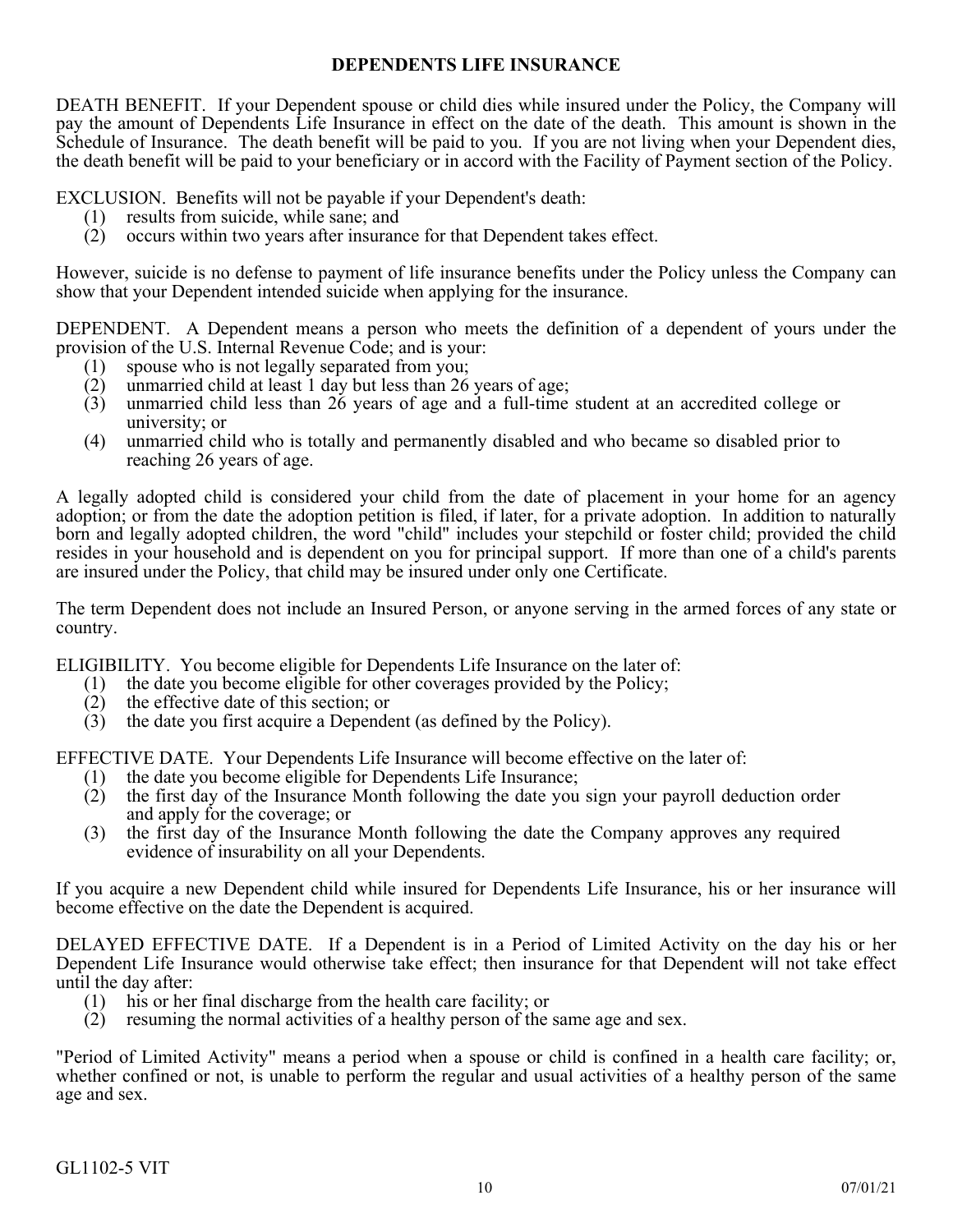### **DEPENDENTS LIFE INSURANCE (Continued)**

EVIDENCE OF INSURABILITY. Each of your Dependents must submit evidence of insurability satisfactory to the Company, if you:

- (1) apply for Spouse Life Insurance in excess of the Guaranteed Acceptance Amount;
- (2) apply to enroll for or increase Spouse Life Insurance more than 31 days after:
	- (a) first becoming eligible for Dependent Life Insurance; or
		- (b) first acquiring an eligible spouse;
- (3) apply to enroll for or increase Children's Life Insurance more than 31 days after:
	- (a) first becoming eligible for Dependent Life Insurance; or
		- (b) first acquiring an eligible child;
- (4) apply for Dependents Life Insurance after requesting:
	- (a) to terminate the Dependents Insurance; or
	- (b) to cancel premium payments by payroll deduction or through a Flexible Benefits Plan account; or
- (5) apply to reinstate continued Dependents Life Insurance after it lapses due to failure to pay premium when due.

TERMINATION OF DEPENDENTS INSURANCE. Your Dependents Insurance for any spouse or child will cease on the earliest of:

- (1) the date the Policy terminates or your Employer ceases to be a Participating Employer;
- (2) the date Dependent Insurance is discontinued under the Policy;
- (3) the last day of the Insurance Month in which termination is requested;
- (4) the last day of the Insurance Month for which premium payment is made for such Dependents Insurance;
- (5) the date you cease to be in a class of employees which is eligible for Dependents Insurance or die;
- (6) the date your spouse or child ceases to be an eligible Dependent, as defined by this section;  $(7)$  the date your employment with the Participating Employer ends; or
- the date your employment with the Participating Employer ends; or
- (8) the date you or your Dependent enters the armed services of any state or country; except for duty of 30 days or less in the Reserves or National Guard. (If you send proof of military service, the Company will refund any unearned premium.)

Dependents Insurance for your Dependent children will also cease on:

- (1) the date your Personal Life Insurance ceases, if the child is enrolled under an Employee and Children's Plan; or
- (2) the date Spouse Insurance for your spouse ceases, if the child is enrolled under a Spouse and Children's Plan.

When Dependents Insurance ceases because your employment ends, it may be possible to continue coverage in accord with the Portability Privilege section of this Certificate. When Dependents Insurance ceases for any reason except nonpayment of premium, it may be possible to purchase an individual life policy in accord with the Conversion Privilege section of this Certificate.

MISSTATEMENT OF AGE. If the age of a Dependent has been misstated, premiums will be subject to an equitable adjustment. If the amount of benefit is dependent upon age, the benefit will be that which would have been payable based upon the Dependent's correct age.

ASSIGNMENT. Dependents Insurance may not be assigned.

INCONTESTABILITY. Except for nonpayment of premiums, the Company may not contest the validity of the Policy as to any Dependent, after it has been in force for two years during the lifetime of that Dependent. This clause will not affect the Company's right to contest claims made for accidental death or dismemberment benefits.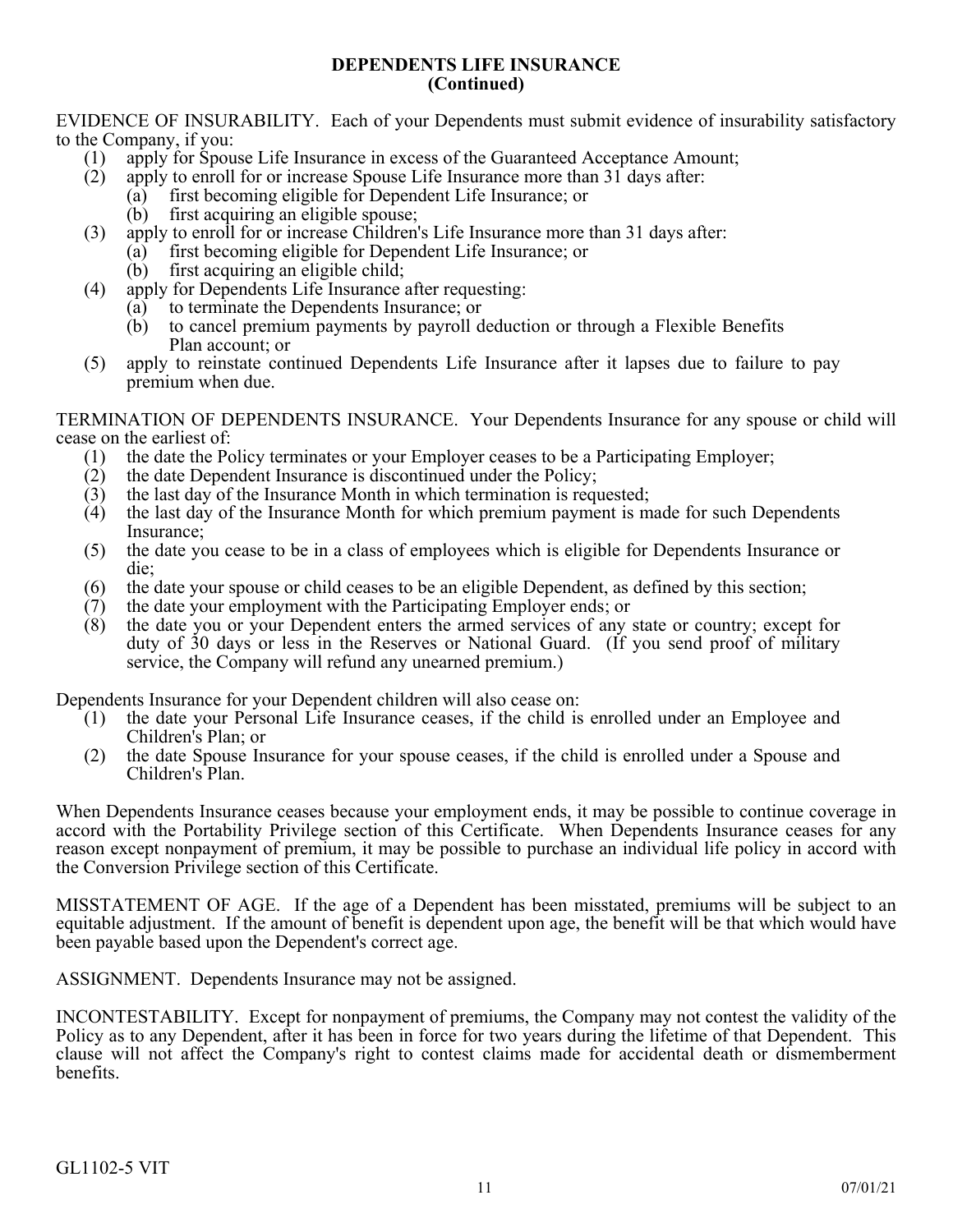## **ACCIDENTAL DEATH AND DISMEMBERMENT INSURANCE**

<span id="page-15-0"></span>BENEFIT. If you or your Dependent spouse sustains an accidental bodily injury, and the injury directly causes one of the following Losses within 365 days of the date of that injury, then the Company will pay the Benefit listed:

| <b>LOSS</b>                                                  | <b>BENEFIT</b>             |
|--------------------------------------------------------------|----------------------------|
| Loss of one hand by severance at<br>or above the wrist       | One-half the Principal Sum |
| Loss of one foot by severance at<br>or above the ankle       | One-half the Principal Sum |
| Irrecoverable loss of the sight<br>in one eye                | One-half the Principal Sum |
| Any combination of two or more<br>of the losses listed above | Principal Sum              |
| Loss of life                                                 | Principal Sum              |

The total benefit for all losses resulting from the same accident may not exceed the Principal Sum. The Principal Sum for your classification is shown in the Schedule of Insurance.

DEPENDENT. As used in this provision, "Dependent" means a Dependent spouse who is insured for Dependent Life Insurance under the Policy.

TO WHOM PAYABLE. Benefits for your loss of life will be paid in accord with the Beneficiary Section. Benefits for a Dependent spouse's loss of life and all other benefits will be paid to you.

LIMITATIONS. Benefits are not payable for any loss to which a contributing cause is:

- (1) intentional self-inflicted injury or self-destruction, while sane;<br>(2) disease, bodily or mental infirmity (or medical or surgical treat
- disease, bodily or mental infirmity (or medical or surgical treatment of these);
- (3) participation in a riot;
- (4) duty as a member of any military, naval or air force;<br>(5) war or any act of war (declared or undeclared);
- war or any act of war (declared or undeclared);
- $(6)$  participation in the commission of a felony;
- (7) voluntary use of drugs; except when prescribed by a Physician;
- (8) voluntary inhalation of gas (including carbon monoxide);<br>(9) travel or flight in any aircraft, except as a fare paying pas
- (9) travel or flight in any aircraft, except as a fare paying passenger on a regularly scheduled flight with a commercial airline;
- (10) participation in ballooning, hang gliding, parachuting or other aeronautical sport; or
- (11) driving a vehicle while having an alcohol concentration of .10 grams of alcohol or more per 100 milliliters of blood.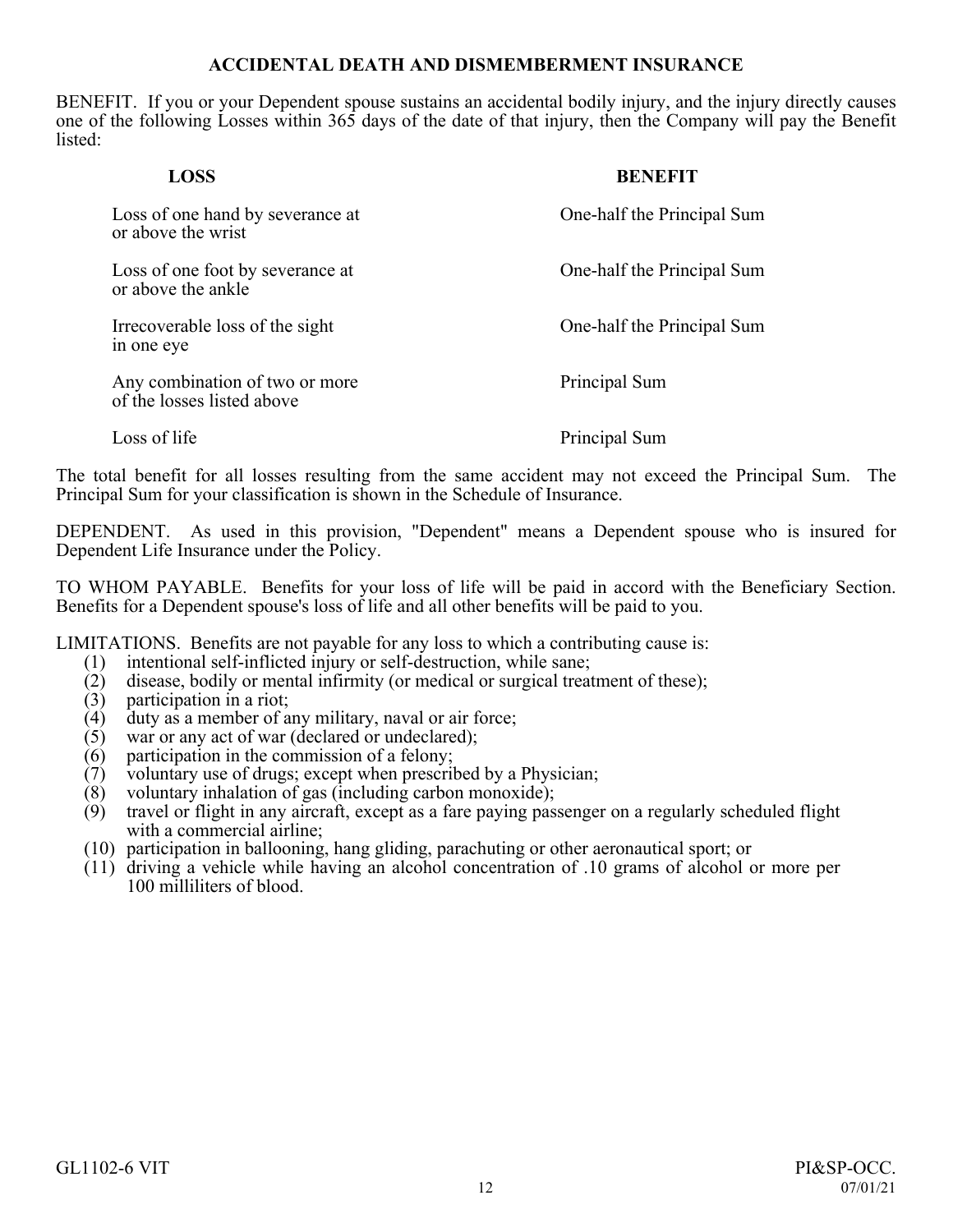### **CLAIMS PROCEDURES FOR LIFE OR ACCIDENTAL DEATH AND DISMEMBERMENT BENEFITS**

### <span id="page-16-0"></span>**NOTE: The Policy may include an Extension of Death Benefit, an Accelerated Death Benefit or a Living Benefit. If so, please refer to that section for special claim procedures.**

## **NOTICE AND PROOF OF CLAIM**

**Notice of Claim.** Written notice of an accidental death or dismemberment (AD&D) claim must be given within 20 days after the loss occurs; or as soon as reasonably possible after that.**\*** The notice must be sent to the Company's Group Insurance Service Office. It should include your name, address and Policy number.

**Claim Forms.** When notice of claim is received, the Company will send claim forms for filing the required proof. If the Company does not send the forms within 15 days; then you or your Beneficiary (the claimant) may send the Company written proof of claim in a letter. It should state the nature, date and cause of the loss.

**Proof of Claim.** The Company must be given written proof of an AD&D claim within 90 days after the date of the loss; or as soon as reasonably possible after that.**\*** Proof of claim must be provided at the claimant's own expense. It must show the nature, date and cause of the loss. In addition to the information requested on the claim form, documentation must include:

- (1) A certified copy of the death certificate, for proof of death.
- (2) A copy of any police report, for proof of accidental death or dismemberment.
- $(3)$  A signed authorization for the Company to obtain more information.
- (4) Any other items the Company may reasonably require in support of the claim.

**\* Exception:** Failure to give notice or furnish proof of claim within the required time period will not invalidate or reduce the claim; if it is shown that it was done as soon as reasonably possible. These time limits will not apply to a life insurance claim, or to any claim while the claimant lacks legal capacity.

**EXAM OR AUTOPSY.** At anytime while a claim is pending, the Company may have you examined:

- (1) by a Physician of the Company's choice;
- $(2)$  as often as reasonably required.

If you fail to cooperate with an examiner or fail to take an exam, without good cause; then the Company may deny benefits, until the exam is completed. In case of death, the Company may also have an autopsy done, where it is not forbidden by law. Any such exam or autopsy will be at the Company's expense.

**TIME OF PAYMENT OF CLAIMS.** Any benefits payable under the Policy will be paid:

- (1) immediately after the Company receives complete proof of claim and confirms liability; and
- (2) in no event more than 30 days after the Company receives acceptable proof of claim.

## **TO WHOM PAYABLE**

**Death.** Any benefits payable for your death will be paid in accord with the Beneficiary, Facility of Payment and Settlement Options sections of the Policy. If the Policy includes Dependent Life Insurance; then any benefits payable for an insured Dependent's death will be paid to:

- (1) you, if you survive that Dependent; or
- (2) your Beneficiary, or in accord with the Facility of Payment section; if you do not survive that Dependent.

**Dismemberment.** If the Policy includes Accidental Death and Dismemberment Benefits; then any benefit, other than your death benefit, will be paid to you.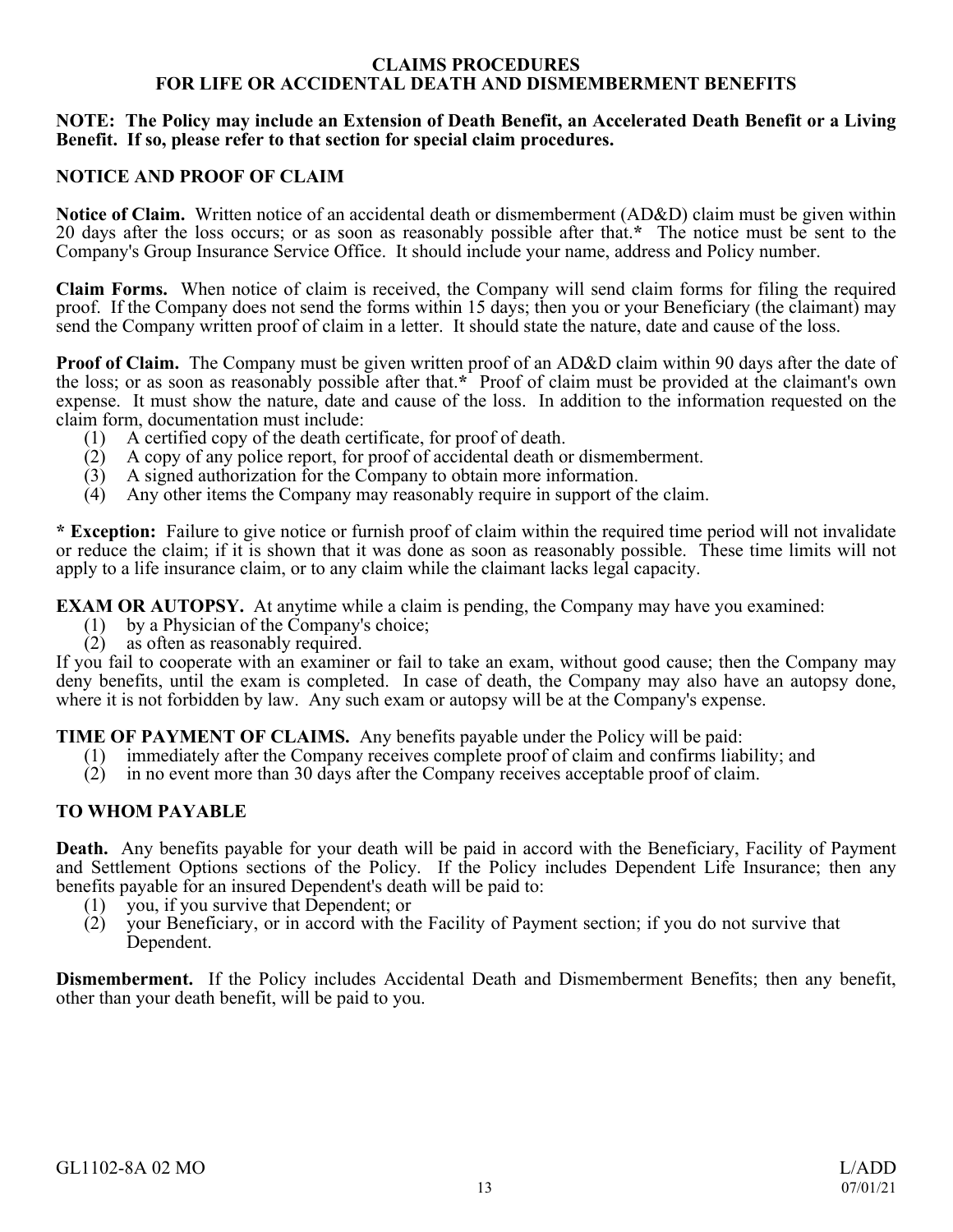### **CLAIMS PROCEDURES (Continued)**

**NOTICE OF CLAIM DECISION.** The Company will send the claimant a written notice of its claim decision. If the Company denies any part of the claim; then the written notice will explain:

- (1) the reason for the denial, under the terms of the Policy and any internal guidelines;
- (2) how the claimant may request a review of the Company's decision; and
- (3) whether more information is needed to support the claim.

The Company will send this notice:

- (1) within 15 days after resolving the claim;
- (2) within 30 days after receiving acceptable proof of claim; and
- (3) if reasonably possible, within:
	- (a) 90 days after receiving the first proof of a death or dismemberment claim; or
	- (b) 45 days after receiving the first proof of a claim for any Extension of Death Benefit, Living Benefit or Accelerated Death Benefit available under the Policy.

**Delay Notice.** If the Company needs more than 15 days to process a claim, in a special case; then an extension will be permitted. If needed, the Company will send the claimant a written delay notice:

- (1) by the  $15<sup>th</sup>$  day after receiving the first proof of claim; and
- (2) every 30 days after that, until the claim is resolved.

The notice will explain the special circumstances which require the delay, and when a decision can be expected. In any event, the Company must send written notice of its decision within:

- (1) 180 days after receiving the first proof of a death or dismemberment claim; or
- (2) 105 days after receiving the first proof of a claim for any Extension of Death Benefit, Living Benefit or Accelerated Death Benefit available under the Policy.

If the Company fails to do so; then there is a right to an immediate review, as if the claim was denied.

**Exception:** If the Company needs more information from the claimant to process a claim; then it must be supplied within 45 days after the Company requests it. The resulting delay will not count towards the above time limits for claim processing.

**REVIEW PROCEDURE.** The claimant may request a claim review, within:

- (1) 60 days after receiving a denial notice of a death or dismemberment claim; or
- (2) 180 days after receiving a denial notice of a claim for any Extension of Death Benefit, Living Benefit or Accelerated Death Benefit available under the Policy.

To request a review, the claimant must send the Company a written request, and any written comments or other items to support the claim. The claimant may review certain non-privileged information relating to the request for review.

**Notice of Decision.** The Company will review the claim and send the claimant a written notice of its decision. The notice will explain the reasons for the Company's decision, under the terms of the Policy and any internal guidelines. If the Company upholds the denial of all or part of the claim; then the notice will also describe:

- (1) any further appeal procedures available under the Policy;
- (2) the right to access relevant claim information; and
- (3) the right to request a state insurance department review, or to bring legal action.

For a death or dismemberment claim, the notice will be sent within 60 days after the Company receives the request for review; or within 120 days, if a special case requires more time. For a claim for any Extension of Death Benefit, Living Benefit or Accelerated Death Benefit available under the Policy, the notice will be sent within 45 days after the Company receives the request for review; or within 90 days, if a special case requires more time.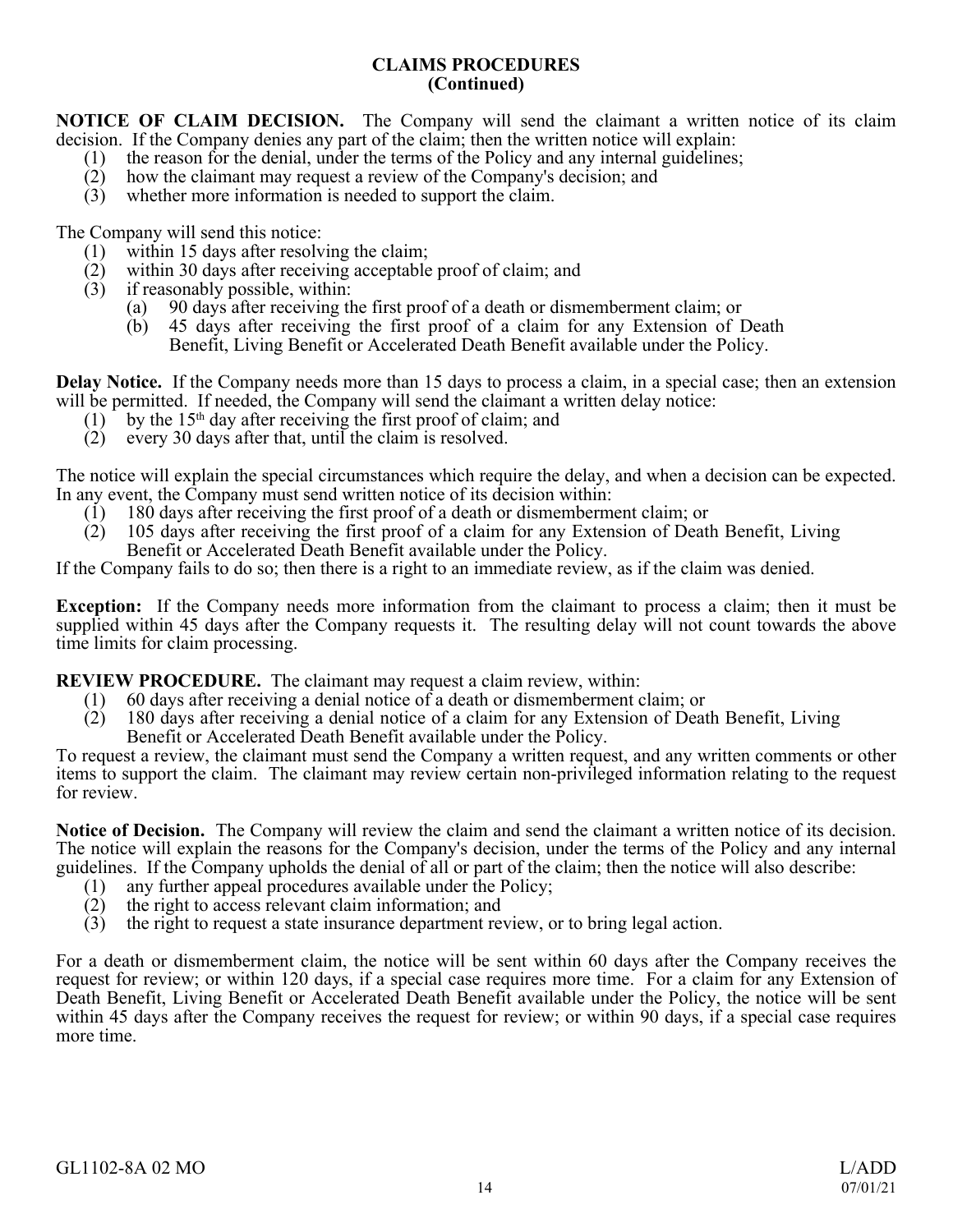#### **CLAIMS PROCEDURES (Continued)**

**Delay Notice.** If the Company needs more time to process an appeal, in a special case; then it will send the claimant a written delay notice, by the  $30<sup>th</sup>$  day after receiving the request for review. The notice will explain:

- (1) the special circumstances which require the delay;
- (2) whether more information is needed to review the claim; and
- (3) when a decision can be expected.

**Exception:** If the Company needs more information from the claimant to process an appeal; then it must be supplied within 45 days after the Company requests it. The resulting delay will not count towards the above time limits for appeal processing.

**Claims Subject to ERISA** (Employee Retirement Income Security Act of 1974). Before bringing a civil legal action under the federal labor law known as ERISA, an employee benefit plan participant or beneficiary must exhaust available administrative remedies. Under the Policy, the claimant must first seek two administrative reviews of the adverse claim decision, in accord with this section. If an ERISA claimant brings legal action under Section 502(a) of ERISA after the required reviews; then the Company will waive any right to assert that he or she failed to exhaust administrative remedies.

**RIGHT OF RECOVERY.** If benefits have been overpaid on any claim; then full reimbursement to the Company is required within 60 days. If reimbursement is not made; then the Company has the right to:

(1) reduce future benefits until full reimbursement is made; and

(2) recover such overpayments from you, or from your Beneficiary or estate.

Such reimbursement is required whether the overpayment is due to fraud, the Company's error in processing a claim, or any other reason.

**LEGAL ACTIONS.** No legal action to recover any AD&D benefits may be brought until 60 days after the required written proof of claim has been given. No such legal action may be brought more than three years after the date written proof of claim is required. These time limits will not apply to a life insurance claim, however.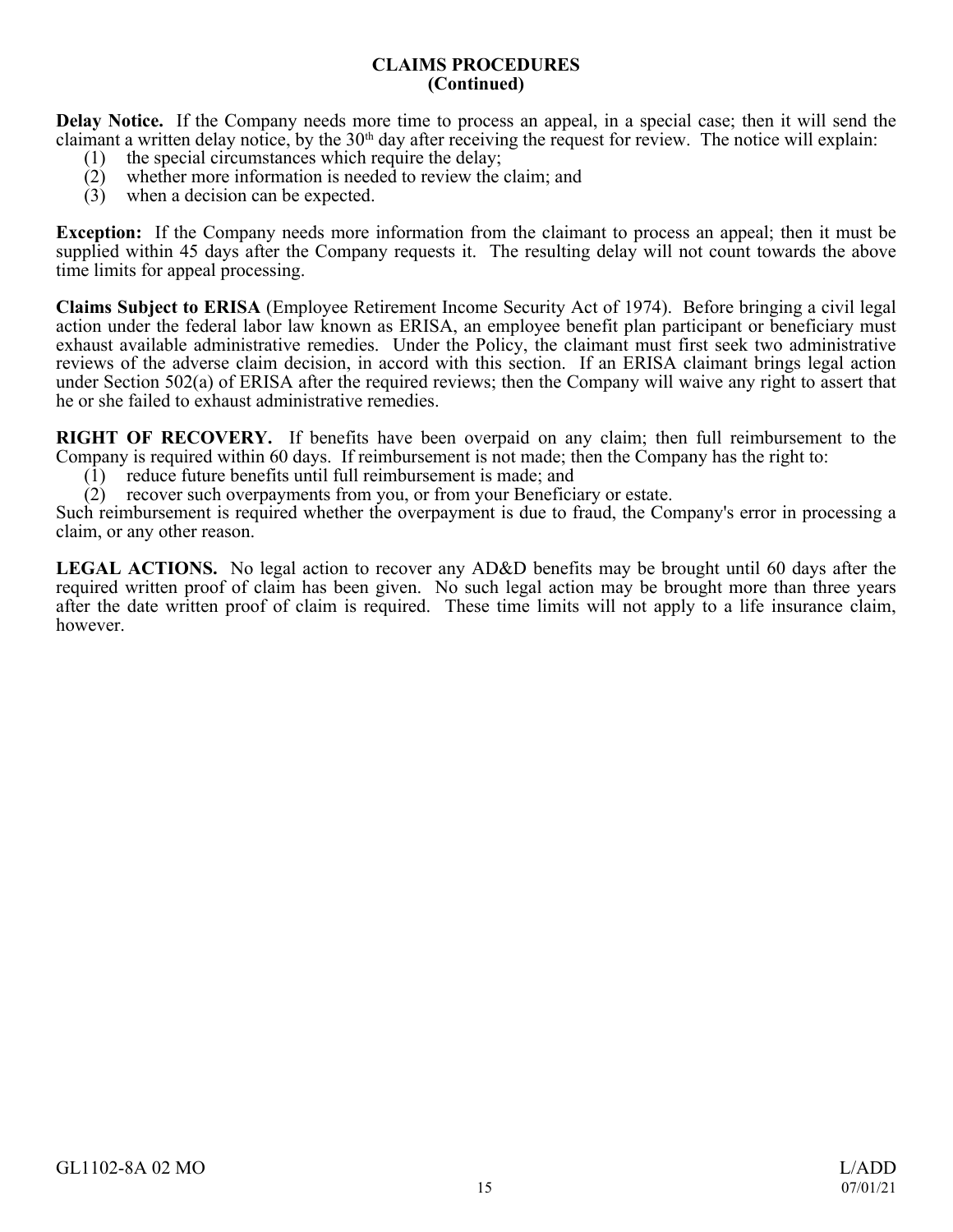## **CERTIFICATE AMENDMENT**

## **TO BE ATTACHED TO THE CERTIFICATE FOR GROUP POLICY NO 000400001000-26724**

## **ISSUED TO: Erigo Inc. dba Erigo Employer Solutions**

## **Your Certificate is amended by the addition of the following provision.**

## **ACCELERATED DEATH BENEFIT**

<span id="page-19-0"></span>BENEFIT. The Accelerated Death Benefit is an advance payment of part of your Personal Life Insurance or Spouse Life Insurance. It may be paid to you, in a lump sum, once during your lifetime.

To qualify, you must:

- (1) have satisfied the Active Work requirement under the Policy;
- (2) have been insured under the Policy for at least 12 months; and
- (3) have at least \$2,000 of Personal Life Insurance under the Policy on the day before the Accelerated Death Benefit is paid.

To qualify, your Terminal Dependent spouse must:

- (1) have satisfied the Nonconfinement or Period of Limited Activity requirement under the Policy;
- $(2)$  have been insured under the Policy for at least 12 months; and
- (3) have at least \$2,000 of Spouse Life Insurance under the Policy on the day before the Accelerated Death Benefit is paid.

Receiving the Accelerated Death Benefit will reduce the Remaining Life Insurance and the Death Benefit payable at death, as shown on the next page.

"Claimant," as used in this section, means the Terminal Insured Person or Terminal Dependent spouse for whom the Accelerated Death Benefit is requested.

"Terminal" means you or your Dependent spouse has a medical condition which is expected to result in death within 12 months, despite appropriate medical treatment.

APPLYING FOR THE BENEFIT. To withdraw the Accelerated Death Benefit, you (or your legal representative) must send the Company:

- (1) written election of the Accelerated Death Benefit, on forms supplied by the Company; and
- (2) satisfactory proof that the Claimant is Terminal, including a Physician's written statement.

The Company reserves the right to decide whether such proof is satisfactory.

Before paying an Accelerated Death Benefit, the Company must also receive the written consent of any irrevocable beneficiary, assignee or bankruptcy court with an interest in the benefit. Before paying an Accelerated Death Benefit for your Dependent spouse, the Company must also receive your written consent. (See Limitations 3, 4, 5, and 6.)

### **NOTE: THIS IS NOT A LONG-TERM CARE POLICY. RECEIVING THIS ACCELERATED DEATH BENEFIT WILL REDUCE THE BENEFIT PAYABLE AT DEATH. ANY AMOUNT WITHDRAWN MAY BE TAXABLE INCOME, SO YOU SHOULD CONSULT A TAX ADVISOR BEFORE APPLYING FOR THIS BENEFIT.**

AMOUNT OF THE BENEFIT. You may elect to withdraw an Accelerated Death Benefit in any \$1,000 increment; subject to:

- (1) a minimum of \$1,000 or 10% of the Claimant's amount of Life Insurance (whichever is greater); and
- (2) a maximum of \$250,000 or 75% of the Claimant's amount of Life Insurance (whichever is less).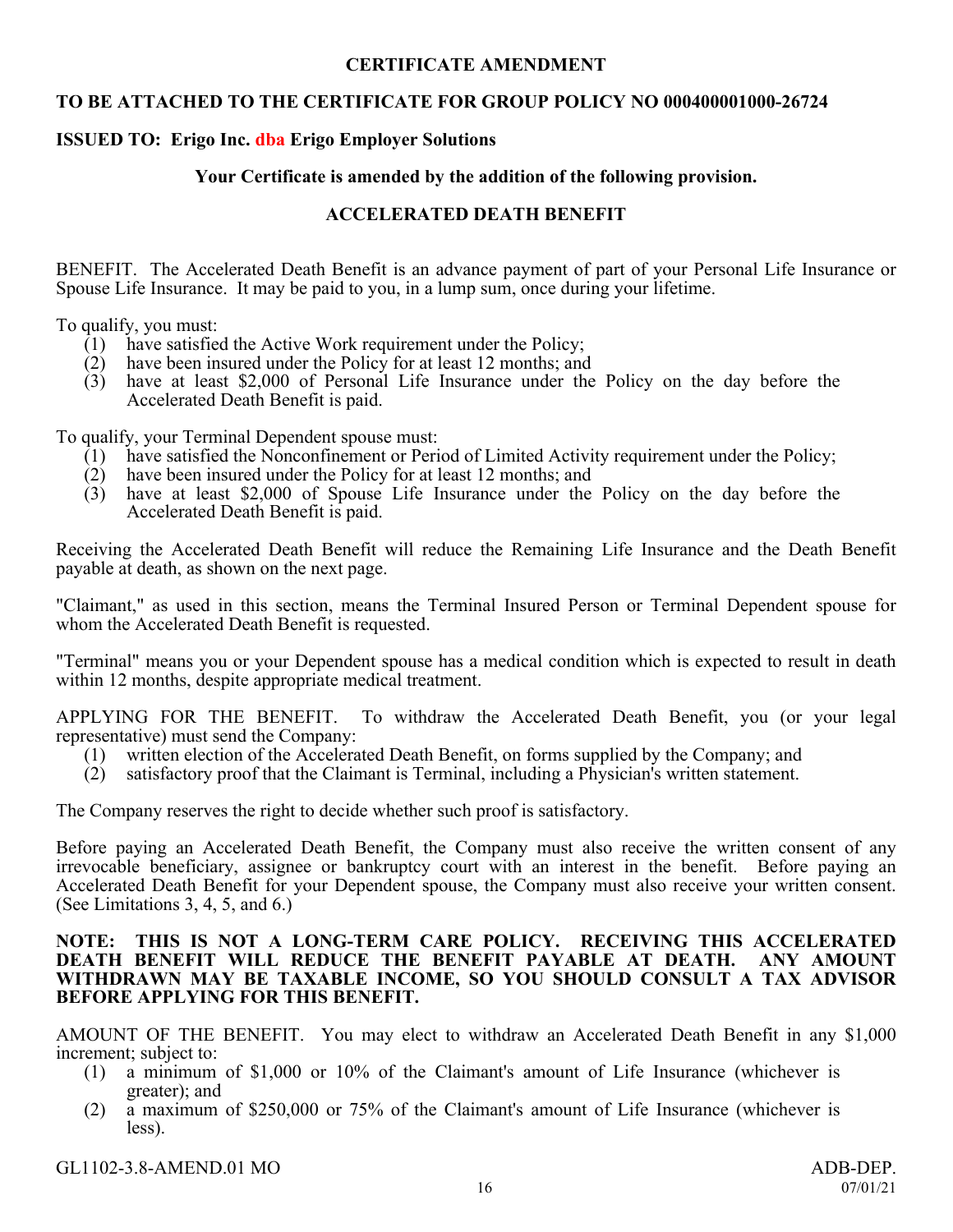### **CERTIFICATE AMENDMENT (Continued)**

To determine the Accelerated Death Benefit, the Company will use the lesser of A or B below:

- A. the Claimant's amount of Life Insurance which is in force on the day before the Accelerated Death Benefit is paid; or
- B. the Claimant's amount of Life Insurance which would be in force 12 months after that date; if the coverage is scheduled to reduce, due to age, within 12 months after the Accelerated Death Benefit is paid.

### ADMINISTRATIVE CHARGE: NONE

### WITHDRAWAL FEE: NONE

EFFECT ON AMOUNT OF LIFE INSURANCE. "Remaining Life Insurance" means the amount of Life Insurance which remains in force on the Claimant's life after an Accelerated Death Benefit is paid. The Remaining Life Insurance will equal:

- (1) the Claimant's amount of Life Insurance which was used to determine the Accelerated Death Benefit (A or B above); minus
- (2) any percentage by which the Claimant's coverage is scheduled to reduce, due to age; if the reduction occurs more than 12 months after the Accelerated Death Benefit is paid, and while he or she is still living; minus
- (3) the amount of the Accelerated Death Benefit withdrawn.

PREMIUM: There is no additional charge for this benefit. Continuation of the Remaining Life Insurance will be subject to timely payment of the premium for the reduced amount; unless you qualify for waiver of premium under the Policy's Extension of Death Benefit provision, if included.

CONDITIONS. If the Claimant exercises the Conversion Privilege after an Accelerated Death Benefit is paid, the amount of the conversion policy will not exceed the amount of his or her Remaining Life Insurance. If the Claimant has Accidental Death and Dismemberment benefits under the Policy, the Principal Sum will not be affected by the payment of an Accelerated Death Benefit.

EFFECT ON DEATH BENEFIT. When the Claimant dies after an Accelerated Death Benefit is paid, the amount of Remaining Life Insurance in force on the date of death will be paid as a Death Benefit. Your Death Benefit will be paid in accord with the Beneficiary section of the Policy. Your Dependent spouse's Death Benefit will be paid to you, or in accord with the Dependent Life Insurance section of the Policy. If the Claimant dies after application for an Accelerated Death Benefit has been made, but before the Company has made payment; then the request will be void and no Accelerated Death Benefit will be paid. The amount of Life Insurance in force on the date of death will be paid in accord with Policy provisions.

EFFECT ON TAXES AND GOVERNMENT BENEFITS. Any Accelerated Death Benefit amount withdrawn may be taxable income to you. Receipt of the Accelerated Death Benefit may also affect the Claimant's eligibility for Medicaid, Supplemental Security Income and other government benefits. The Claimant should consult his or her own tax and legal advisor before applying for an Accelerated Death Benefit. The Company is not responsible for any tax owed or government benefit denied, as a result of the Accelerated Death Benefit payment.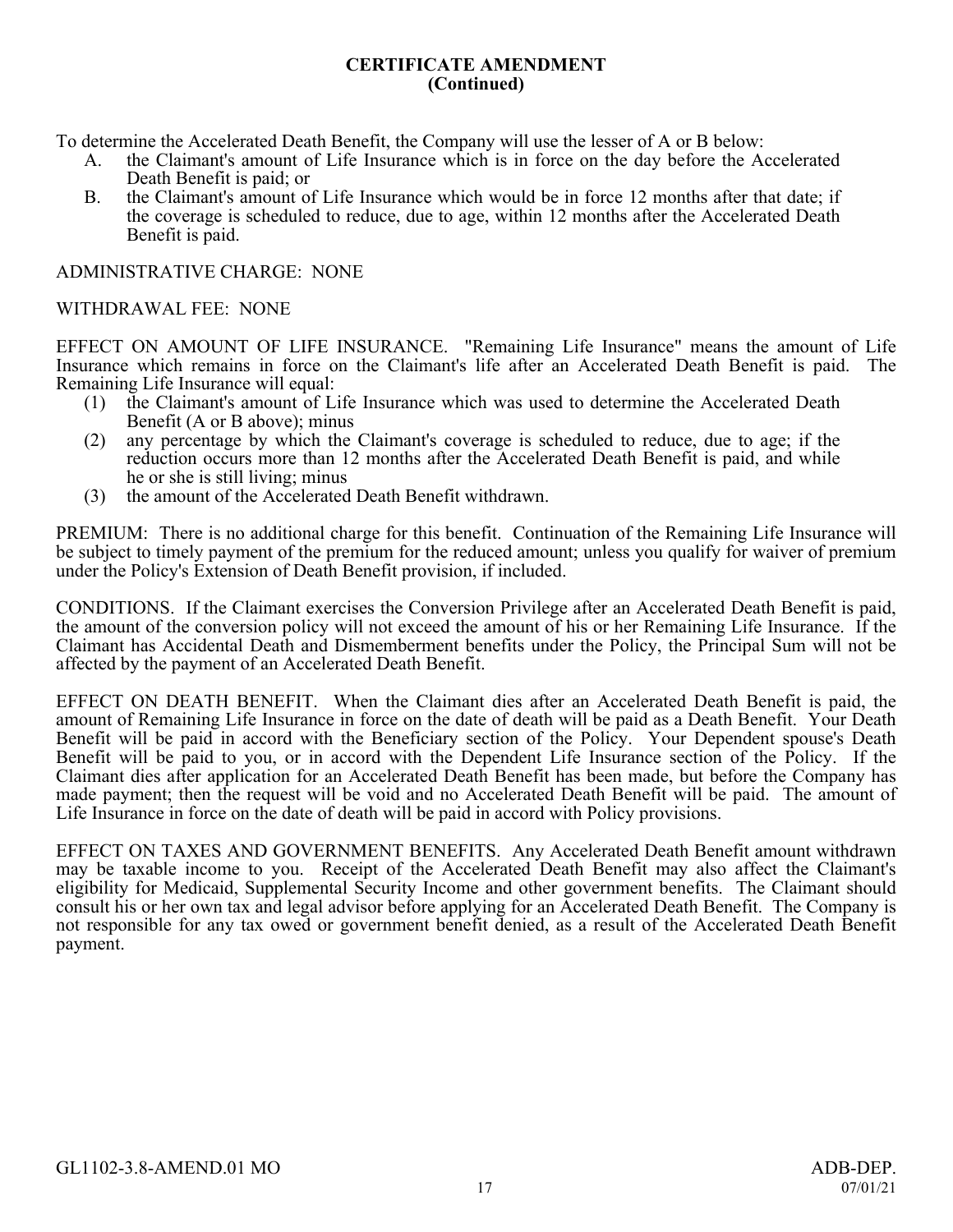### **CERTIFICATE AMENDMENT (Continued)**

LIMITATIONS. No Accelerated Death Benefit will be paid:<br>(1) if any required premium is due and unpaid:

- (1) if any required premium is due and unpaid;<br>(2) on any conversion policy purchased in acco
- (2) on any conversion policy purchased in accord with the Conversion Privilege;<br>(3) without the written approval of the bankruptcy court, if you have filed for bank
- $(3)$  without the written approval of the bankruptcy court, if you have filed for bankruptcy;<br>(4) without the written consent of the beneficiary, if you have named an irrevocable benef
- $(4)$  without the written consent of the beneficiary, if you have named an irrevocable beneficiary;<br>(5) without your written consent, if the Claimant is your Terminal Dependent spouse;
- $(5)$  without your written consent, if the Claimant is your Terminal Dependent spouse;<br>(6) without the written consent of the assignee, if you have assigned your rights under
- (6) without the written consent of the assignee, if you have assigned your rights under the Policy;<br>(7) if any part of the Life Insurance must be paid to your child, spouse or former spouse; pursuar
- if any part of the Life Insurance must be paid to your child, spouse or former spouse; pursuant to a legal separation agreement, divorce decree, child support order or other court order;
- (8) if the Claimant is Terminal due to a suicide attempt, while sane; or due to an intentionally selfinflicted injury;
- (9) if a government agency requires you or the Claimant to use the Accelerated Death Benefit to apply for, receive or continue a government benefit or entitlement; or
- (10) if an Accelerated Death Benefit has been previously paid for the Claimant under the Policy.

This amendment takes effect on your effective date of coverage under the Policy. However, if you are not Actively at Work on that date, the change will not take effect until the date you resume Active Work. In **all other respects, the Policy remains the same.**

augel. Strat

Officer of the Company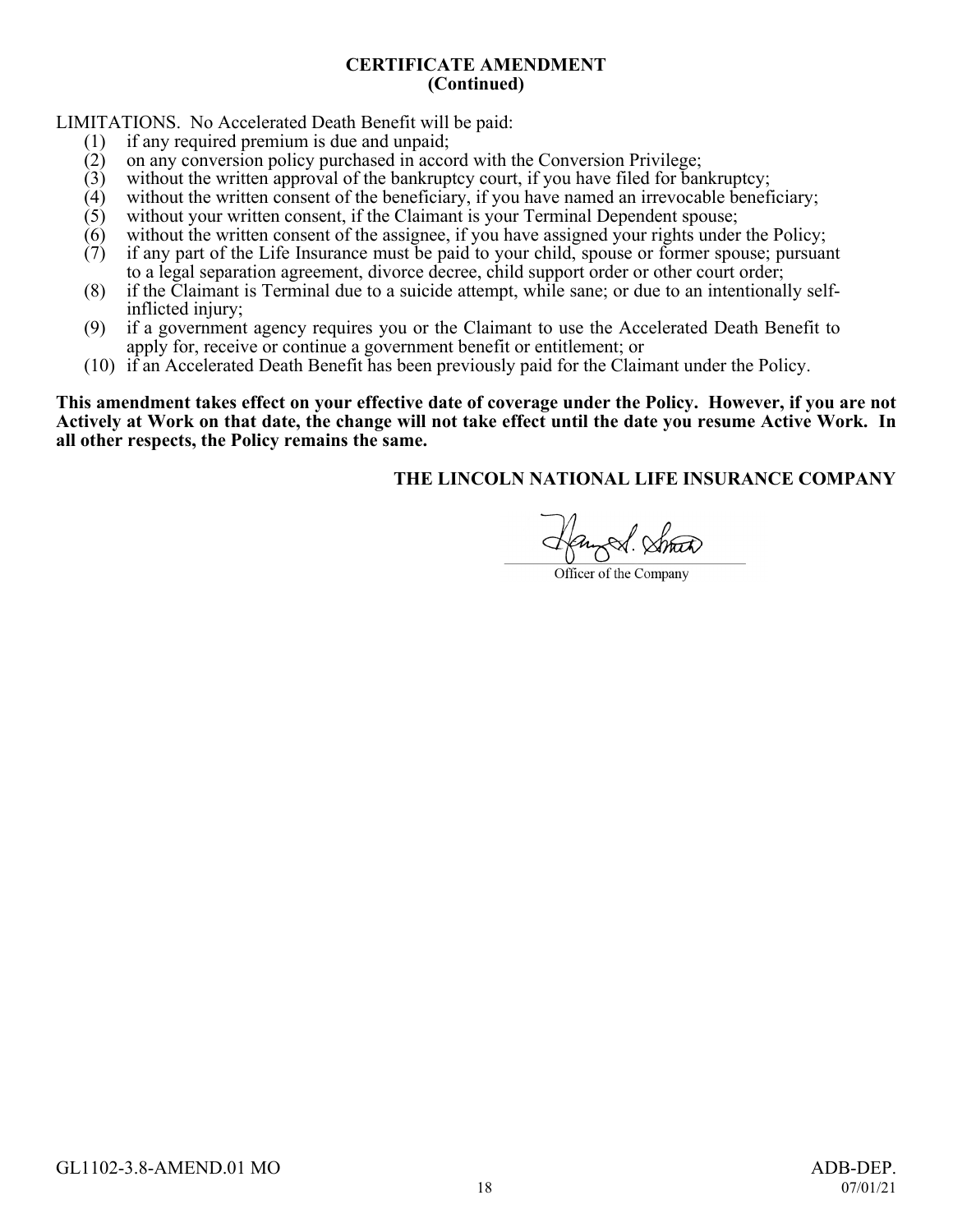## **CERTIFICATE AMENDMENT**

### <span id="page-22-0"></span>**TO BE ATTACHED TO THE CERTIFICATE FOR GROUP POLICY NO: 000400001000-26724**

### **ISSUED TO: Erigo Inc. dba Erigo Employer Solutions**

#### **Your Certificate is amended by the addition of the following provisions.**

#### **PRIOR INSURANCE CREDIT UPON TRANSFER OF LIFE INSURANCE CARRIERS**

This provision prevents loss of life insurance coverage for you, which could otherwise occur solely because of a transfer of insurance carriers. The Policy will provide the following Prior Insurance Credit, when it replaces a prior plan.

**"Prior Plan"** means a prior carrier's group life insurance policy, which the Policy replaced within 1 day of the prior plan's termination date.

FAILURE TO SATISFY ACTIVE WORK RULE. Subject to payment of premiums, the Policy will provide life coverage if you:<br>(1) were insure

- were insured under the prior plan on its termination date;
- (2) were otherwise eligible under the Policy; but were not Actively-At-Work due to Injury or Sickness on its Effective Date;
- (3) are not entitled to any extension of life insurance under the prior plan; and
- (4) are not Totally Disabled (as defined in the Extension of Death Benefit section of the Policy) on the date the Policy takes effect.

AMOUNT OF LIFE INSURANCE. Until you satisfy the Policy's Active Work rule, the amount of your group life insurance under the Policy will not exceed the amount for which you were insured under the prior plan on its termination date.

**This Amendment takes effect on your effective date of coverage under the Policy. In all other respects, your Certificate remains the same.**

Officer of the Company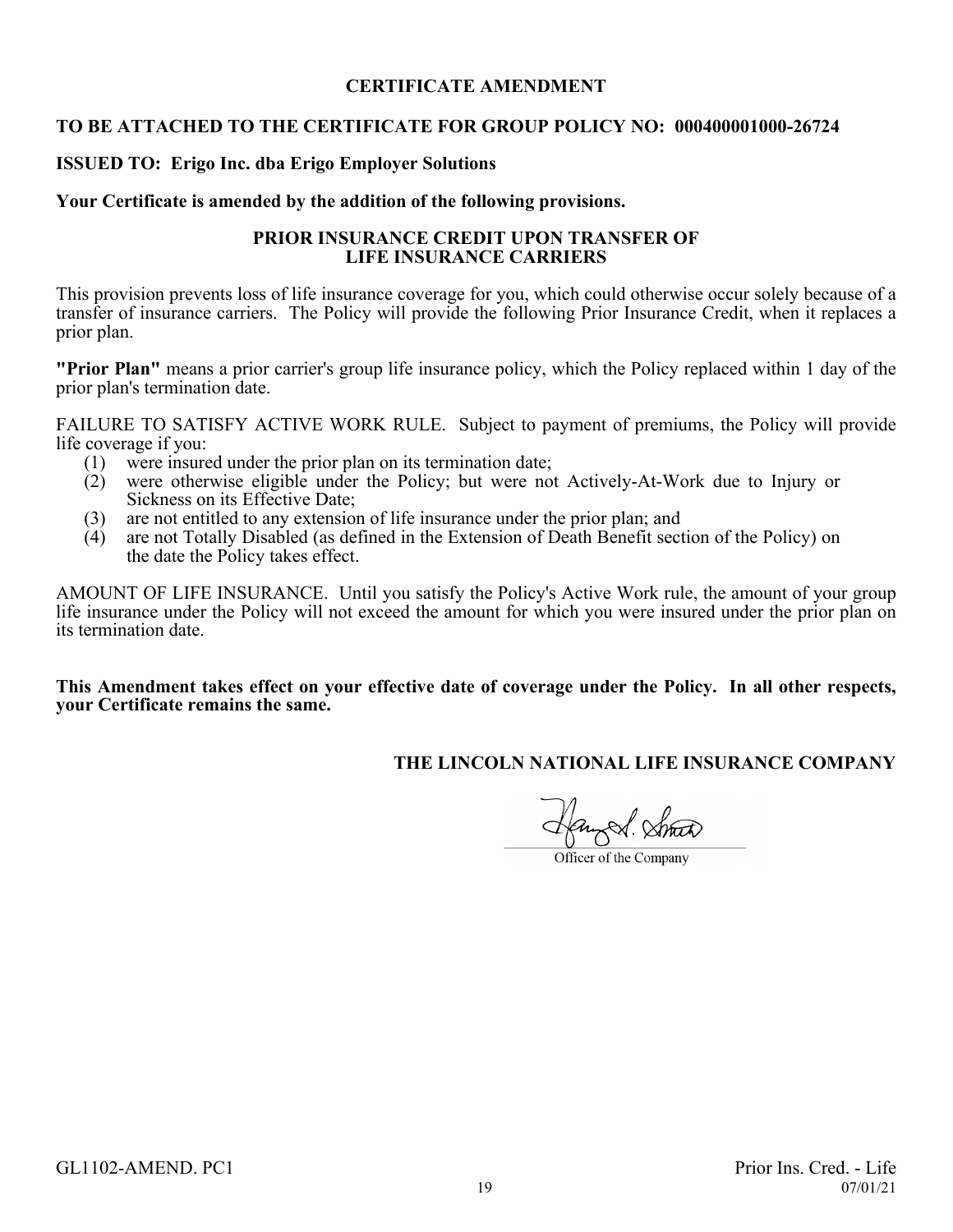## **CERTIFICATE AMENDMENT DOMESTIC PARTNER COVERAGE**

<span id="page-23-0"></span>The definition of a DEPENDENT is amended to include your Domestic Partner. Your Domestic Partner may be enrolled for Dependent coverage under the Policy, in the same manner as a Spouse.

**DEFINITION. "Domestic Partner"** means your partner, of the same or the opposite sex, when all of the following conditions are met. You and your partner:

- (1) are not under age 18; mentally incompetent; legally married to someone else; or related to the other by blood, to a degree that would bar legal marriage.
- (2) have not been in another Domestic Partner relationship within the prior 12 months.
- (3) are living together as each other's sole Domestic Partner; and intend to do so indefinitely.
- (4) are jointly responsible for each other's welfare and financial obligations, including basic living expenses.
- (5) are in an exclusive, committed homosexual or heterosexual relationship with each other.

**PROOF.** To be eligible for Domestic Partner Coverage under the Policy, you and your Domestic Partner may be required to furnish one or more of the following:

- (1) driver's licenses or passports showing a joint residence;
- (2) canceled rent checks, a joint-tenancy lease or jointly-held mortgage;
- (3) federal income tax return(s) listing one as a dependent of the other;
- (4) titles to real or personal property, joint bank account statements or joint loans;
- (5) copies of domestic partner registration papers or civil union documents, if available; or
- (6) any other evidence which the Company may reasonably request to show joint residency and joint financial responsibilities.

**ELIGIBILITY**. You become eligible for Domestic Partner Coverage on the latest of:

- (1) the effective date of this Domestic Partner Coverage amendment;
- (2) the date you become eligible for Personal Insurance under the Policy; or
- (3) 12 months after the previous domestic partner relationship ends.

You may then make written application for Dependents Insurance, in accord with the terms of the Policy.

**TERMINATION**. A domestic partnership may end due to a partner's death, change in residency or financial arrangements, or for other reasons. When the domestic partnership ends for any reason, you:

- (1) must give the Employer written notice within 30 days after the partnership ends; and
- (2) may not enroll a new Domestic Partner for 12 months following that notice.

**TAX AND LEGAL EFFECTS.** You should seek counseling concerning the tax and legal effects of enrolling for Domestic Partner Coverage.

This amendment takes effect on April 1, 2021, or on your effective date of coverage under the Policy; **whichever is later. In all other respects, this Certificate remains the same.**

Hangel Strat

Officer of the Company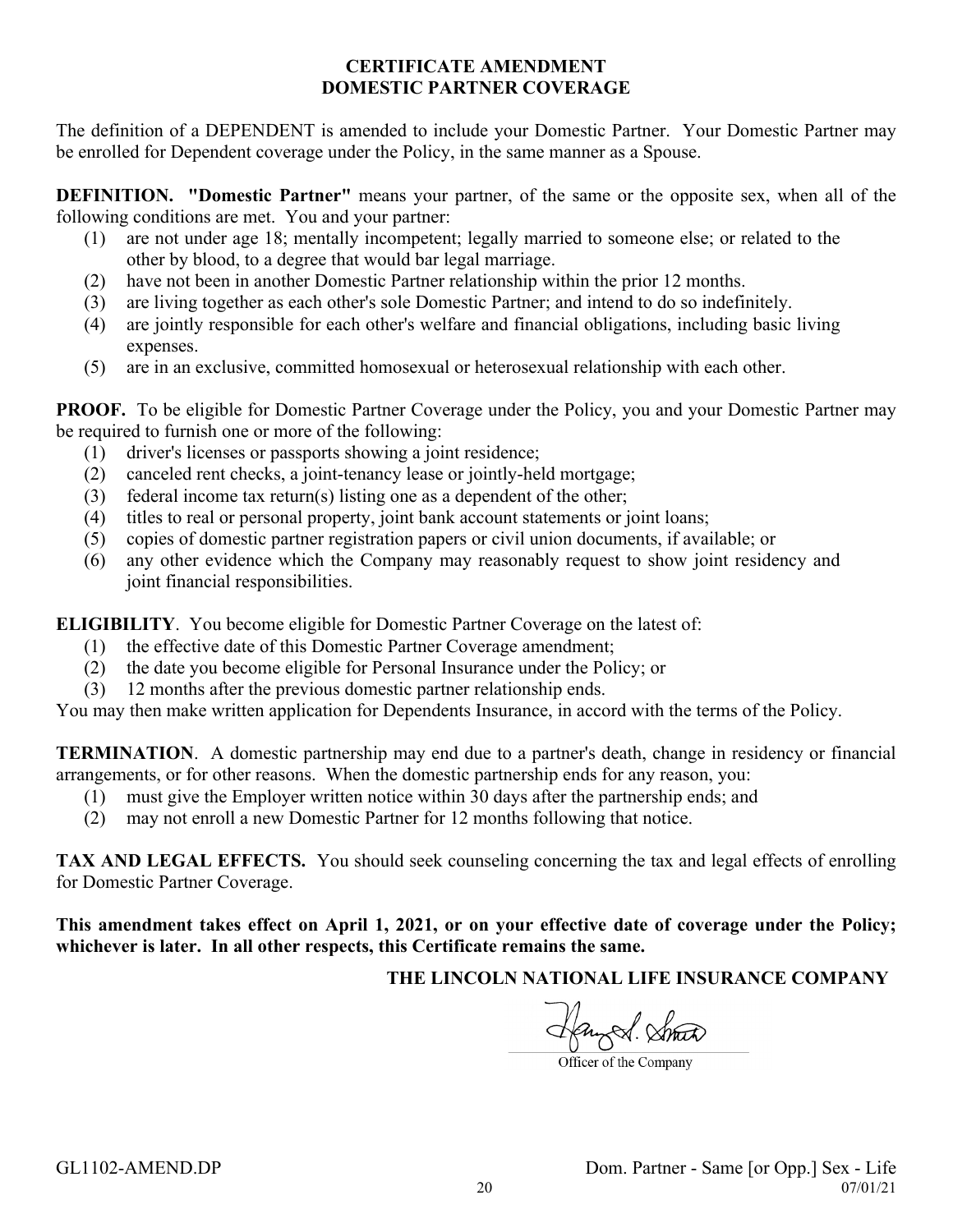## **CERTIFICATE AMENDMENT**

## <span id="page-24-0"></span>**TO BE ATTACHED TO THE CERTIFICATE FOR GROUP POLICY NO: 000400001000**

### **ISSUED TO: The Commerce Trust Company as Trustee for The Lincoln National Life Insurance Company Voluntary Insurance Trust**

#### **For Participating Employer: Erigo Inc. DBA Erigo Employer Solutions (26724)**

It is agreed that the above policy be amended as follows.

Any exclusion for suicide for a death benefit under life insurance coverage is amended to read as follows:

EXCLUSION. Benefits will not be payable if your death or the death of your Dependent:

- (1) results from suicide while sane or insane; and
- (2) occurs within one year after your Personal Life Insurance or insurance for that Dependent takes effect.

If benefits are not payable as a result of your or your Dependent's suicide, the Company will promptly refund any premium from your or your Dependent's Effective Date of coverage.

If there is an increase to your amount of Personal Life Insurance or your Dependent's amount of life insurance following the Effective Date of coverage, the one-year period will apply; but only for the increased Amount of Personal Life Insurance or the increased amount of Dependent's life insurance.

If you or your Dependent were covered under any prior group life insurance policy that the Policy replaced with 1 day of the prior plan's termination date, the continuous months of coverage under the prior plan just before it terminated will count toward the one-year period.

The effective date of this Certificate Amendment is **July 1, 2021 or your effective date of coverage under the Policy (whichever is later)**; but only with respect to losses incurred on or after that date. Nothing contained in this Certificate Amendment shall change any of the terms and conditions of the Policy, except as stated above.

Hanged. Strat

Officer of the Company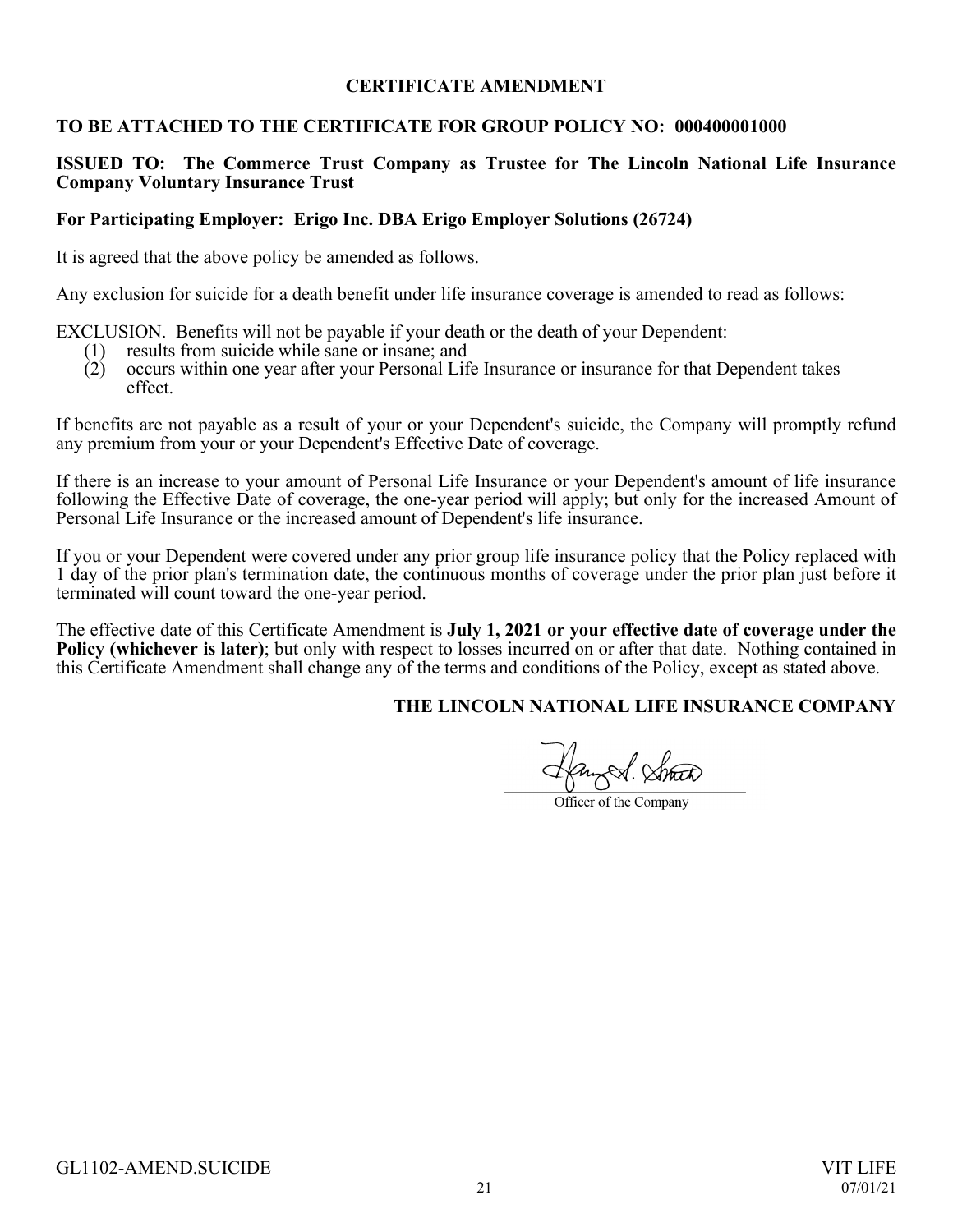#### **SUMMARY PLAN DESCRIPTION**

The following information together with your group insurance certificate issued to you by The Lincoln National Life Insurance Company of Fort Wayne, Indiana, is the Summary Plan Description required by the Employee Retirement Income Security Act of 1974 to be distributed to participants in the Plan. This Summary Plan Description is only intended to provide an outline of the Plan's benefits. The Plan Document will govern if there is any discrepancy between the information contained in this Description and the Plan.

The name of the Plan is: Group Life, Dependent Life, Accidental Death and Dismemberment and Dependent AD&D Insurance for Employees of Erigo Inc., dba Erigo Employer Solutions.

The name, address and ZIP code of the Sponsor of the Plan is: Erigo Inc., dba Erigo Employer Solutions, 211 Grandview Drive, STE 206, Fort Mitchell, KY, 41017.

Employer Identification Number (EIN): 45-2569924 IRS Plan Number: 501

The name, business address, ZIP code and business telephone number of the Plan Administrator is: Erigo Inc., dba Erigo Employer Solutions, 211 Grandview Drive, STE 206, Fort Mitchell, KY, 41017, (859) 414-0771.

The Plan Administrator is responsible for the administration of the Plan and is the designated agent for the service of legal process for the Plan. Functions performed by the Plan Administrator include: the receipt and deposit of contributions, maintenance of records of Plan participants, authorization and payment of Plan administrative expenses, selection of the insurance consultant, selection of the insurance carrier and assisting The Lincoln National Life Insurance Company. The Lincoln National Life Insurance Company has the sole discretionary authority to determine eligibility and to administer claims in accord with its interpretation of policy provisions, on the Plan Administrator's behalf.

Type of Administration. The Plan is administered directly by the Plan Administrator with benefits provided in accordance with provisions of the group insurance policy issued by The Lincoln National Life Insurance Company whose Group Insurance Service Office address is 8801 Indian Hills Drive, Omaha, Nebraska.

Type of Plan. The benefits provided under the Plan are: Group Life, Dependent Life, Accidental Death and Dismemberment and Dependent AD&D Insurance benefits.

Type of Funding Arrangement: The Lincoln National Life Insurance Company.

All employees are given a Certificate of Group Insurance which contains a detailed description of the Benefits. The Certificate also contains the Schedule of Insurance which includes the amount of Personal Life insurance, AD&D Principal Sum, Dependent Life amounts (if any), Waiting Period and age reduction information. If your Booklet, Certificate or Schedule of Insurance has been misplaced, you may obtain a copy from the Plan Administrator at no charge.

Eligibility. Full-time employees working at least 30 hours per week.

Employees become eligible on CUSTOM WORDING REQUIRED completion of 0 Custom Wording Required of active full-time employment.

Evidence of Insurability is required as outlined in the Certificate Schedule of Insurance.

CONTRIBUTIONS: You are required to make contributions for Personal Life & AD&D Insurance, Spouse Life & AD&D Insurance and Child Life Insurance.

The Plan's year ends on: June 30<sup>th</sup> of each year.

The name and section of relevant Collective Bargaining Agreements: None

The name, title and address of each Plan Trustee: None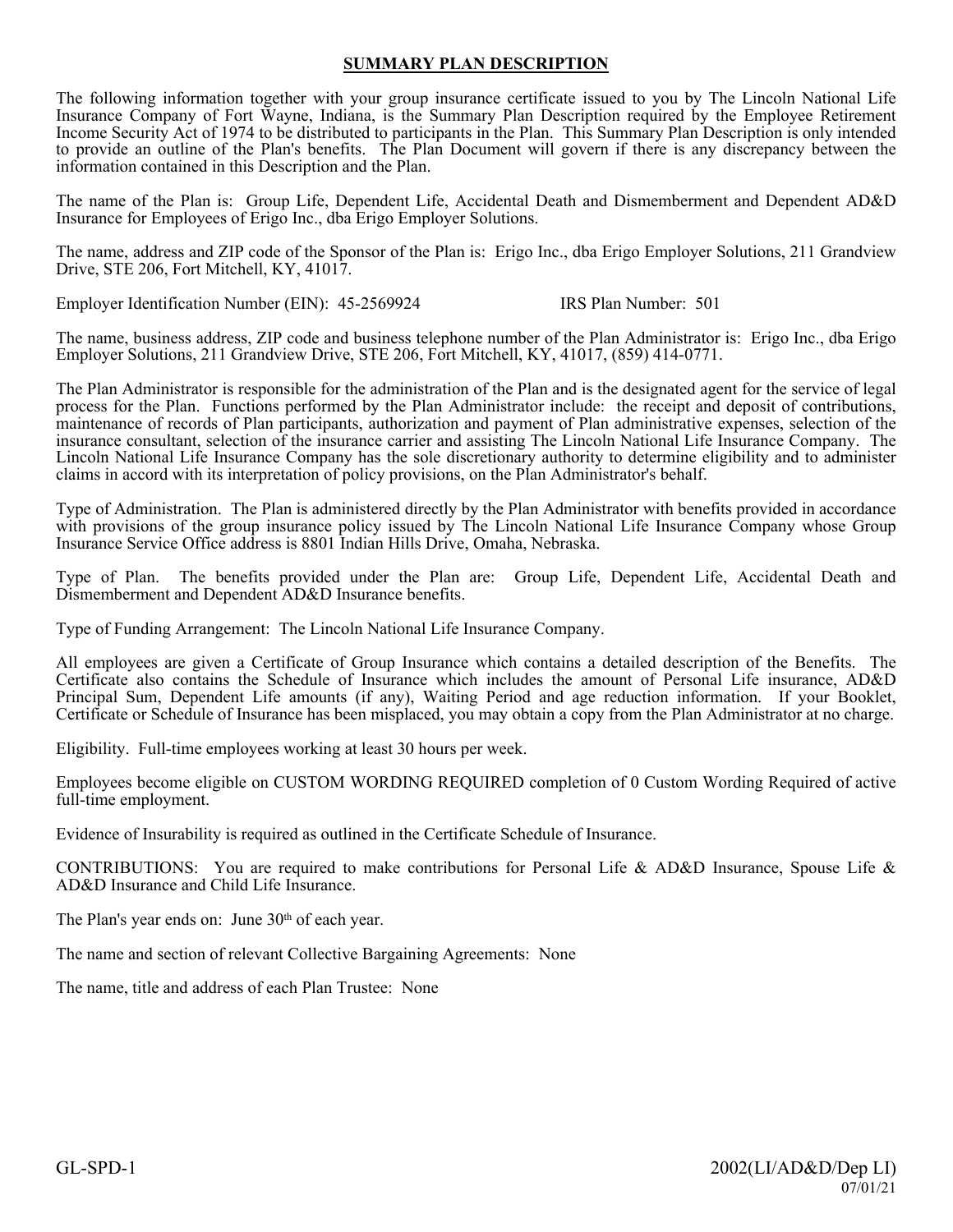**Loss of Benefits.** The Plan Administrator may terminate the policy, or subject to The Lincoln National Life Insurance Company's approval, may modify, amend or change the provisions, terms and conditions of the policy. Coverage will also terminate if the premiums are not paid when due. No consent of any Insured Person or any other person referred to in the policy will be required to terminate, modify, amend or change the policy. See your Plan Administrator to determine what, if any, arrangements may be made to continue your coverage beyond the date you cease active work.

**Claims Procedures.** You may obtain claim forms and instructions for filing claims from the Plan Administrator or from the Group Insurance Service Office of The Lincoln National Life Insurance Company. To expedite the processing of your claim, instructions on the claim form should be followed carefully; be sure all questions are answered fully. In accordance with ERISA, The Lincoln National Life Insurance Company will send you or your beneficiary a written notice of its claim decision within:

- · 90 days after receiving the first proof of a death or dismemberment claim (180 days under special circumstances);
- · 45 days after receiving the first proof of a claim for any Extension of Death Benefit or Accelerated Death Benefit, if available under the Policy (105 days under special circumstances).

If a claim is partially or wholly denied, this written notice will explain the reason(s) for denial, how a review of the decision may be requested, and whether more information is needed to support the claim. You, or another person on your behalf, may request a review of the claim by making a written request The Lincoln National Life Insurance Company within:

- · 60 days after receiving a denial notice of a death or dismemberment claim;
- 180 days after receiving a denial notice of a claim for any Extension of Death Benefit or Accelerated Death Benefit, if available under the Policy.

This written request for review should state the reasons why you feel the claim should not have been denied and should include any additional documentation to support your claim. You may also submit for consideration additional questions or comments you feel are appropriate, and you may review certain non-privileged information relating to the request for review. The Lincoln National Life Insurance Company will make a full and fair review of the claim and provide a final written decision to you or your beneficiary within:

- · 60 days after receiving the request for a review of a death or dismemberment claim (120 days under special circumstances);
- · 45 days after receiving the request for review of a claim for any Extension of Death Benefit or Accelerated Death Benefit, if available under the Policy (90 days under special circumstances).

If more information is needed to resolve a claim, the information must be supplied within 45 days after requested. Any resulting delay will not count toward the above time limits for claims or appeals processing. Please refer to your certificate of insurance for more information about how to file a claim, how to appeal a denied claim, and for details regarding the claims procedures.

#### **Statement of ERISA Rights**

The following statement of ERISA rights is required by federal law and regulation. As a participant in this plan, you are entitled to certain rights and protections under the Employee Retirement Income Security Act of 1974 (ERISA). ERISA provides that all Plan participants shall be entitled to:

**Receive Information About Your Plan and Benefits.** Examine, without charge, at the Plan Administrator's office and at other specified locations, such as work sites and union halls, all documents governing the plan, including insurance contracts and collective bargaining agreements, and a copy of the latest annual report (Form 5500 Series), if any, filed by the plan with the U.S. Department of Labor and available at the Public Disclosure Room of the Pension and Welfare Benefit Administration.

Obtain, upon written request to the Plan Administrator, copies of documents governing the operation of the plan, including insurance contracts and collective bargaining agreements, and copies of the latest annual report (Form 5500 Series), if any, and updated summary plan description. The administrator may make a reasonable charge for copies.

Receive a summary of the plan's annual financial report if the plan covers 100 or more participants. The Plan Administrator is required by law to furnish each participant with a copy of this summary annual report.

**Prudent Actions by Plan Fiduciaries.** In addition to creating rights for plan participants, ERISA imposes duties upon the people who are responsible for the operation of the employee benefit plan. The people who operate your plan, called "fiduciaries" of the plan, have a duty to do so prudently and in the interest of you and other plan participants and beneficiaries. No one, including your employer, your union, or any other person, may fire you or otherwise discriminate against you in any way to prevent you from obtaining a welfare benefit or exercising your rights under ERISA.

**Enforce Your Rights.** If your claim for a welfare benefit is denied or ignored, in whole or in part, you have a right to know why this was done, to obtain copies of documents relating to the decision without charge, and to appeal any denial, all within certain time schedules.

Under ERISA, there are steps you can take to enforce the above rights. For instance, if you request a copy of plan documents or the latest annual report from the plan and do not receive them within 30 days, you may file suit in a Federal court. In such a case, the court may require the Plan Administrator to provide the materials and pay you up to \$110 a day until you receive the materials, unless the materials were not sent because of reasons beyond the control of the Administrator. If you have a claim for benefits which is denied or ignored, in whole or in part, you may file suit in a state or Federal court. If it should happen that plan fiduciaries misuse the plan's money, or if you are discriminated against for asserting your rights, you may seek assistance from the U.S. Department of Labor, or you may file suit in a Federal court. The court will decide who should pay court costs and legal fees. If you are successful the court may order the person you have sued to pay these costs and fees. If you lose, the court may order you to pay these costs and fees, for example, if it finds your claim is frivolous.

**Assistance with Your Questions.** If you have any questions about your plan, you should contact the Plan Administrator. If you have any questions about this statement or about your rights under ERISA, or if you need assistance in obtaining documents from the plan administrator, you should contact the nearest office of the Pension and Welfare Benefits Administration, U.S. Department of Labor, listed in your telephone directory or the Division of Technical Assistance and Inquiries, Pension and Welfare Benefits Administration, U.S. Department of Labor, 200 Constitution Avenue, N.W., Washington, D.C. 20210. You may also obtain certain publications about your rights and responsibilities under ERISA by calling the publications hotline of the Pension and Welfare Benefits Administration.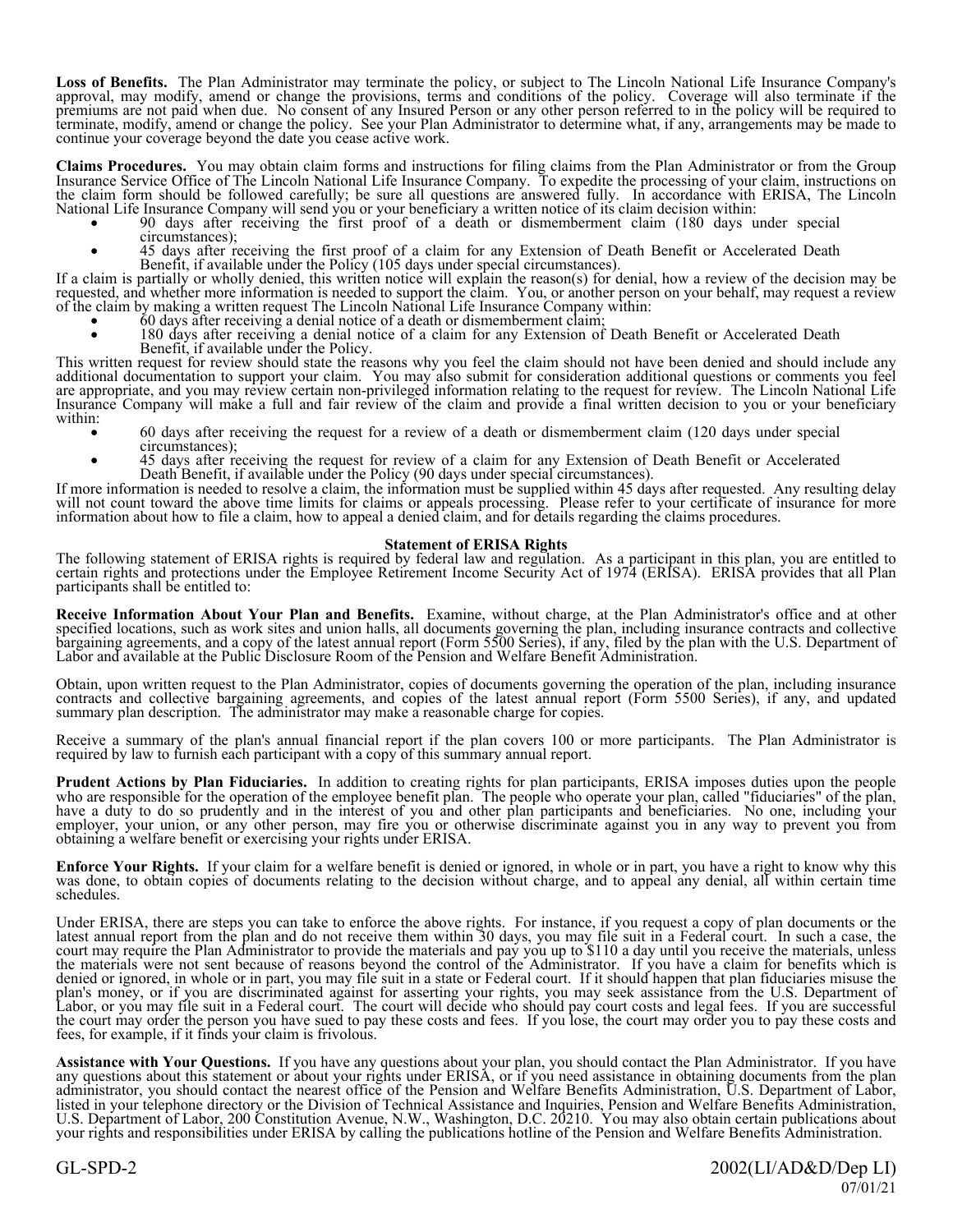

The Lincoln Financial Group companies\* are committed to protecting your privacy. To provide the products and services you expect from a financial services leader, we must collect personal information about you. We do not sell your personal information to third parties. This Notice describes our current privacy practices. While your relationship with us continues, we will update and send our Privacy Practices Notice as required by law. Even after that relationship ends, we will continue to protect your personal information. You do not need to take any action because of this Notice, but you do have certain rights as described below.

## Information We May Collect And Use

We collect personal information about you to help us identify you as a consumer, our customer or our former customer; to process your requests and transactions; to offer investment or insurance services to you; to pay your claim; to analyze in order to enhance our products and services; to tell you about our products or services we believe you may want and use; and as otherwise permitted by law. The type of personal information we collect depends on your relationship and on the products or services you request and may include the following:

- **• Information from you:** When you submit your application or other forms, you give us information such as your name, address, Social Security number; and your financial, health, and employment history. We may also collect voice recordings or biometric data for use in accordance with applicable law.
- **• Information about your transactions:** We maintain information about your transactions with us, such as the products you buy from us; the amount you paid for those products; your account balances; and your payment and claims history.
- **• Information from outside our family of companies**: If you are applying for or purchasing insurance products, we may collect information from consumer reporting agencies, such as your credit history; credit scores; and driving and employment records. With your authorization, we may also collect information, such as medical information, from other individuals or businesses.
- **• Information from your employer**: If your employer applies for or purchases group products from us, we may obtain information about you from your employer or group representative in order to enroll you in the plan.

## How We Use Your Personal Information

We may share your personal information within our companies and with certain service providers. They use this information to process transactions you, your employer, or your group representative have requested; to provide customer service; to analyze in order to enhance our products and services; to gain customer insight; and to inform you of products or services we offer that you may find useful. Our service providers may or may not be affiliated with us. They include financial service providers (for example, third party administrators; broker-dealers; insurance agents and brokers, registered representatives; reinsurers and other financial services companies with whom we have joint marketing agreements). Our service providers also include nonfinancial companies and individuals (for example, consultants; vendors; and companies that perform marketing services on our behalf). Information we obtain from a report prepared by a service provider may be kept by the service provider and shared with other persons; however, we require our service providers to protect your personal information and to use or disclose it only for the work they are performing for us, or as permitted by law.

When you apply for one of our products, we may share information about your application with credit bureaus. We also may provide information to group policy owners, or their designees (for example, to your employer for employer-sponsored plans and their authorized service providers), regulatory authorities and law enforcement officials, and to other non-affiliated or affiliated parties as permitted by law. In the event of a sale of all or part of our businesses, we may share customer information as part of the sale. We do not sell or share your information with outside marketers who may want to offer you their own products and services; nor do we share information we receive about you from a consumer reporting agency. You do **not need to take any action for this benefit.**